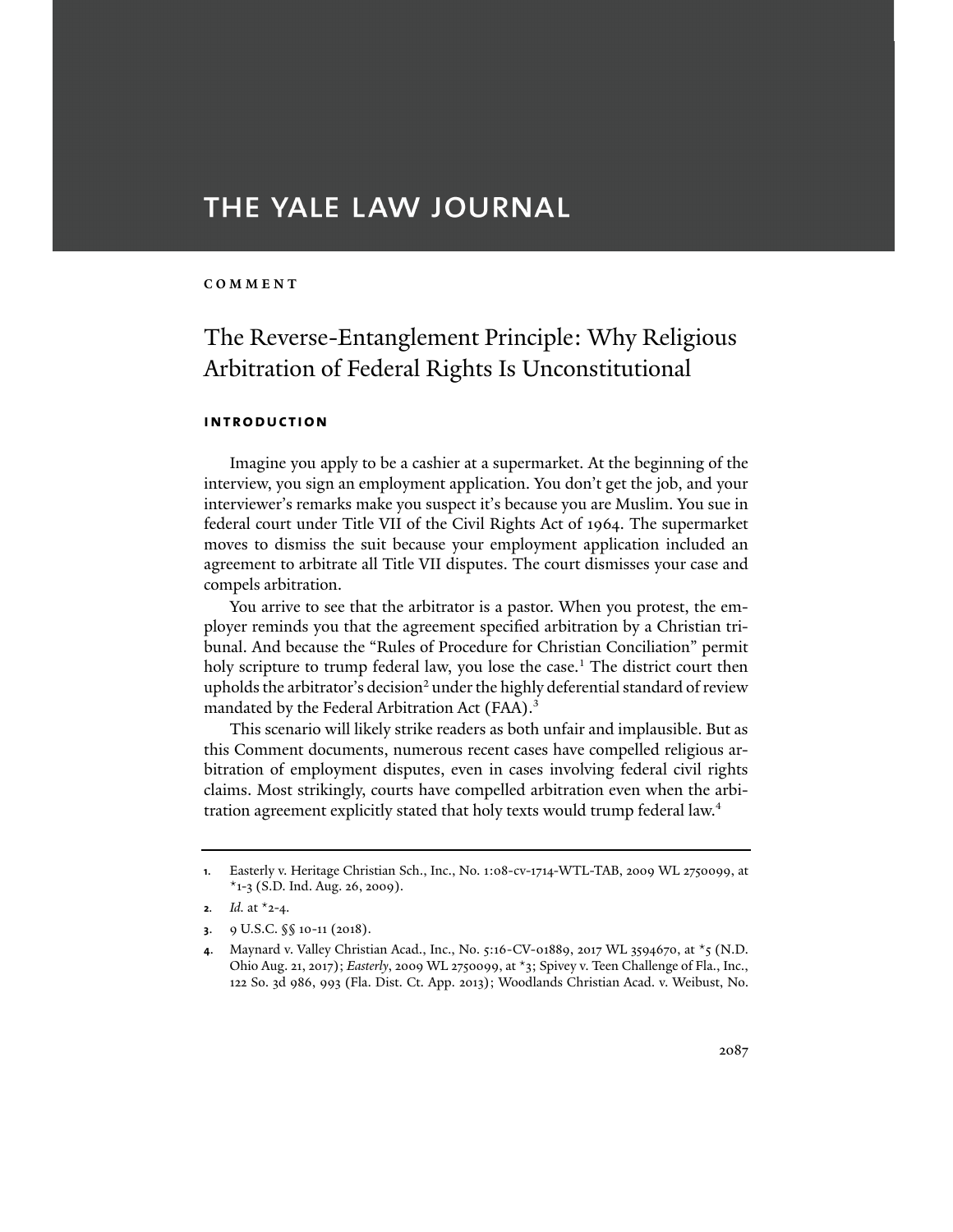This Comment argues that this practice is unlawful for two reasons. First, the Supreme Court has upheld civil rights arbitration only on the rationale that arbitrators faithfully apply federal law.<sup>5</sup> This is not the case when a tribunal explicitly follows religious rules over federal law. Second, courts violate the Establishment Clause when they enforce arbitral decisions that apply religious principles to secular-law disputes. We argue that the Supreme Court's entanglement jurisprudence is about ensuring secular adjudication of secular disputes and religious adjudication of religious disputes. We therefore articulate a "reverse-entanglement" principle that protects secular law from religious interference. And although discrimination provides the most striking illustration of the stakes of the issue, this constitutional argument extends to religious arbitration of secular disputes more broadly.<sup>6</sup>

The rest of the Comment proceeds as follows: Part I briefly reviews the doctrine and critiques of civil rights arbitration. Part II documents the widespread nature of religious tribunals and shows how they uniquely undermine the Supreme Court's justification for civil rights arbitration. It also explains why litigants have not been able to escape religious arbitration by asserting traditional contract defenses. Finally, Part III contends that allowing religious tribunals to arbitrate secular rights violates the Establishment Clause.

### **i. doctrine and critiques of arbitration**

This Part provides an overview of civil rights arbitration and surveys common critiques. Section I.A briefly reviews the history of judicial deference to arbitration, recounting its expansion from commercial disputes to those involving statutory rights. Section I.B draws on empirical evidence and case law to cast doubt on the Court's insistence that arbitrators are suitable substitutes for judges in terms of how they apply and uphold the law.

<sup>09-10-00010-</sup>CV, 2010 WL 3910366, at \*5 (Tex. App. Oct. 7, 2010); *see also* Prescott v. Northlake Christian Sch., No. CIV.A. 01-475, 2004 WL 2434997, at \*5 (E.D. La. Oct. 29, 2004) (confirming an arbitration award under the Rules of Procedure for Christian Conciliation), *aff'd*, 141 F. App'x 263 (5th Cir. 2005); McCaffrey v. Phila. Montgomery Christian Acad., No. 3511 EDA 2012, 2013 WL 11257191, at  $*$ 1 (Pa. Super. Ct. July 9, 2013) (denying an anticipatory request to avoid arbitration under the Rules of Procedure for Christian Coalition).

**<sup>5</sup>***. See, e.g.*, 14 Penn Plaza LLC v. Pyett, 556 U.S. 247, 255-60 (2009); Gilmer v. Interstate/Johnson Lane Corp., 500 U.S. 20, 26-33 (1991).

**<sup>6</sup>**. For instance, the reverse-entanglement principle would also limit the extent to which religion can infuse arbitration of family-law, employment-law, and commercial disputes.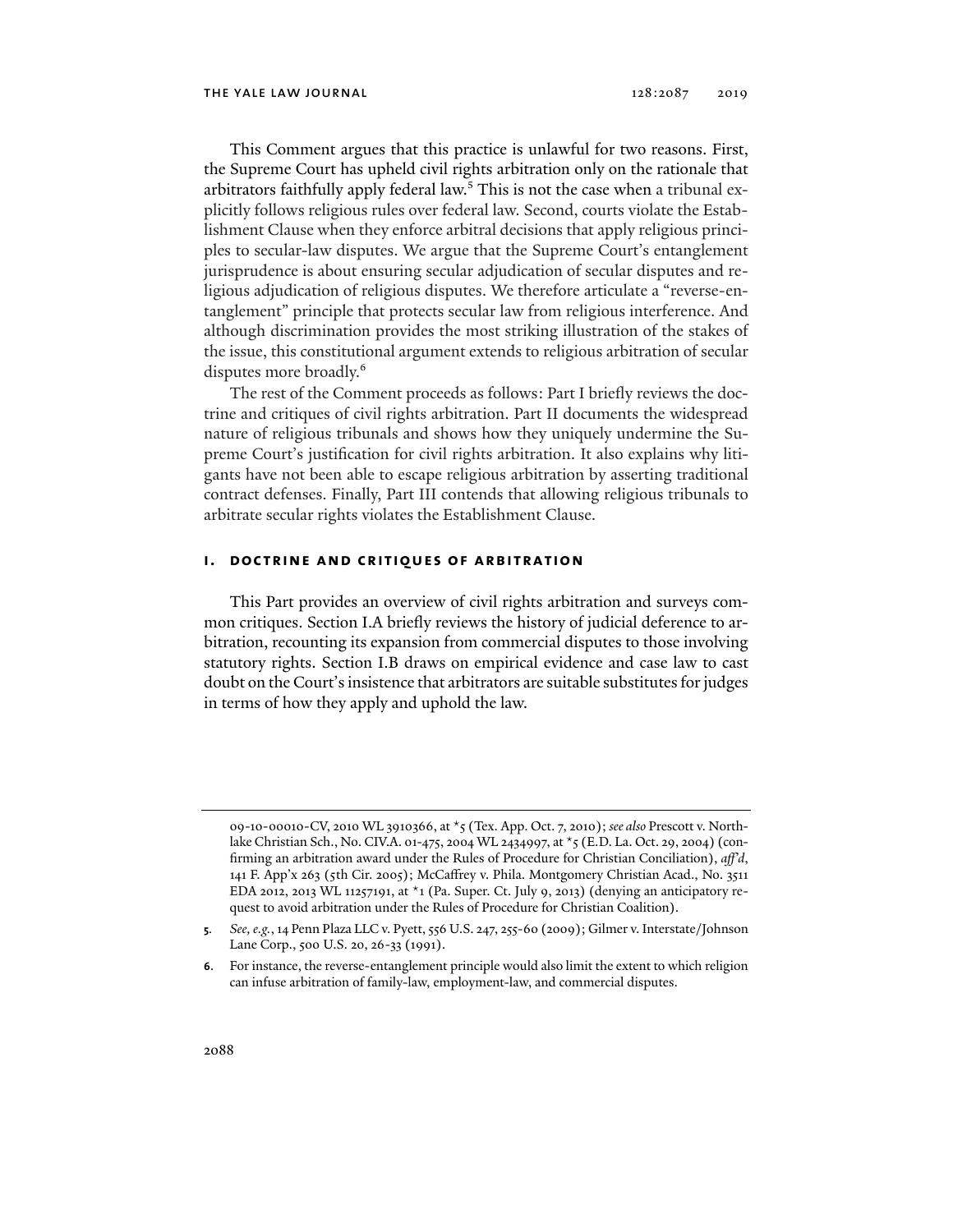## *A. Case Law on Arbitration of Civil Rights*

Historically, common law courts were hostile to arbitration agreements.<sup>7</sup> Justice Story called arbitration "defective [and] imperfect," arguing that arbitrators "are not ordinarily well enough acquainted with the principles of law or equity, to administer either effectually."8 Justice Story continued:

[A]lthough a party may have entered into an agreement to submit his rights to arbitration, this furnishes no reason for a court of equity to deprive him of the right to withdraw from such agreement . . . and to declare that the common tribunals of the country shall be closed against him.9

The Justice concluded that courts generally should not compel specific performance of arbitration agreements.<sup>10</sup>

In 1925, Congress passed the FAA "to reverse the longstanding judicial hostility to arbitration agreements . . . and to place arbitration agreements upon the same footing as other contracts."<sup>11</sup> American courts gradually began to enforce arbitration agreements in admiralty and commercial contexts.<sup>12</sup> In practice, this means that modern courts facilitate arbitration in two different procedural postures. First, when a plaintiff initiates a federal lawsuit in violation of an agreement to arbitrate, the court will grant a defendant's motion to dismiss and compel arbitration. Second, after an arbitrator has resolved a dispute, the court will enter a judgment giving legal force to the arbitrator's award.

**<sup>7</sup>***. See* Hiro N. Aragaki, *Arbitration's Suspect Status*, 159 U. PA. L. REV. 1233, 1250-51 (2011).

**<sup>8</sup>**. Tobey v. County of Bristol, 23 F. Cas. 1313, 1320-21 (C.C.D. Mass. 1845) (No. 14,065).

**<sup>9</sup>***. Id.* at 1320.

**<sup>10</sup>***. Id.* at 1321-22.

**<sup>11</sup>**. Gilmer v. Interstate/Johnson Lane Corp., 500 U.S. 20, 24 (1991); *see also* H.R. REP. NO. 68- 96, at 1-2 (1924) ("The need for the law arises from an anachronism of our American law. Some centuries ago, because of the jealousy of the English courts for their own jurisdiction, they refused to enforce specific agreements to arbitrate upon the ground that the courts were thereby ousted from their jurisdiction. This jealousy survived for so long a period that the principle became firmly embedded in the English common law and was adopted with it by the American courts. The courts have felt that the precedent was too strongly fixed to be overturned without legislative enactment . . . .").

**<sup>12</sup>***. See, e.g.*, Kanmak Mills, Inc. v. Soc'y Brand Hat Co., 236 F.2d 240, 252 (8th Cir. 1956); Ky. River Mills v. Jackson, 206 F.2d 111, 121 (6th Cir. 1953); *In re* Util. Oil Corp., 69 F.2d 524, 526 (2d Cir. 1934); The Gerald A. Fagan, 49 F.2d 215, 218 (2d Cir. 1931), *aff'd sub nom.* Marine Transit Corp. v. Dreyfus, 284 U.S. 263 (1932). Perhaps because the FAA was modeled on the New York Arbitration Act, the Second Circuit warmed to the new liberal view of arbitration before many other courts did. *See* Zip Mfg. Co. v. Pep Mfg. Co., 44 F.2d 184, 185 (D. Del. 1930) (noting that the FAA was based on the New York Arbitration Act).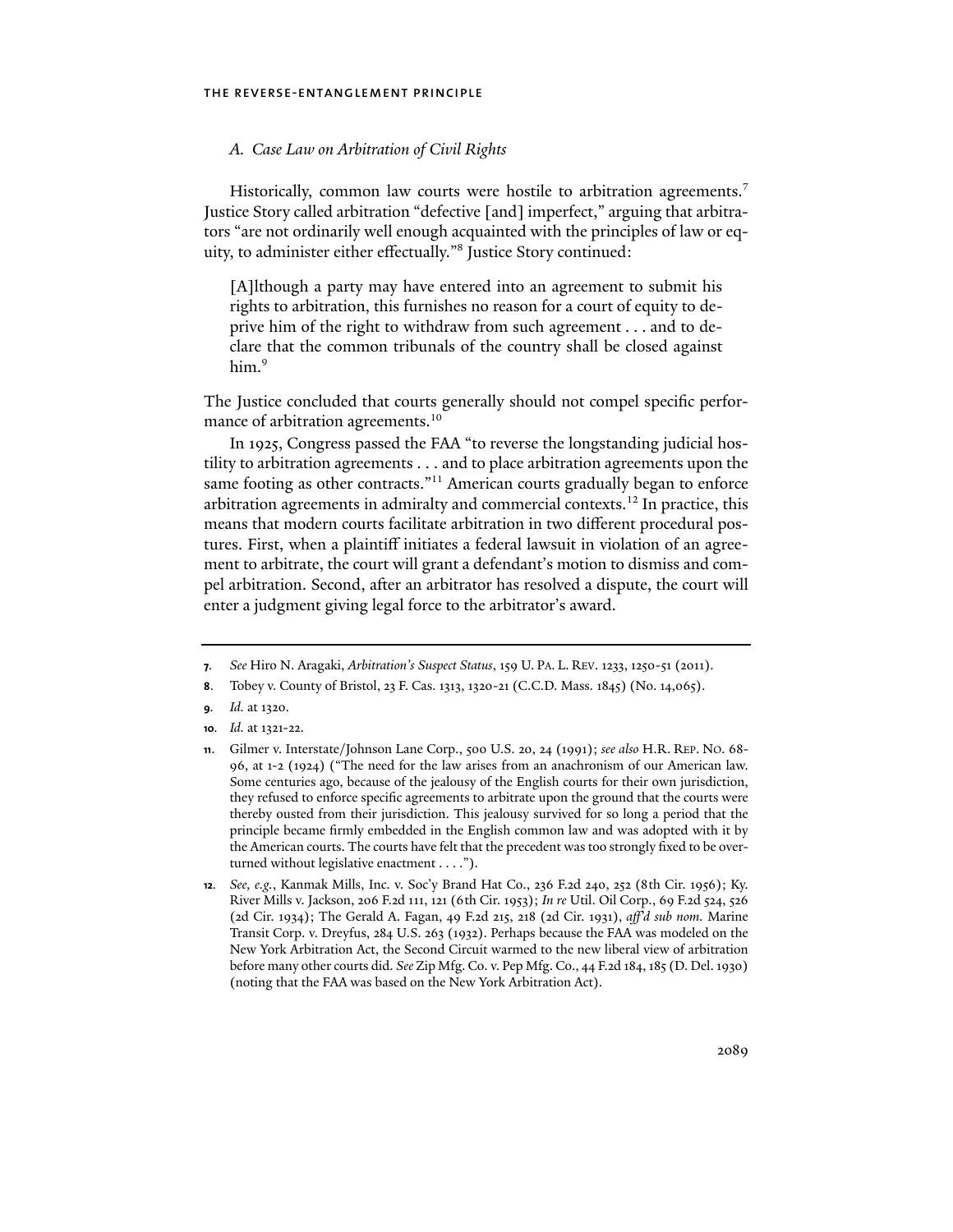From the 1970s onward, the Supreme Court has increasingly permitted arbitration not just over commercial disputes but also in areas of the law that traditionally required adjudication by courts. In particular, although courts had long considered contracts to arbitrate federal statutory rights to be void as against public policy, by the turn of the twenty-first century, courts had held arbitrable nearly all statutory rights<sup>13</sup> – from antitrust<sup>14</sup> to securities.<sup>15</sup> In the early 2000s, the Court took the dramatic additional step of holding that civil rights claims can be subject to arbitration.

Two important cases permitting arbitration of civil rights disputes were *Gilmer v. Interstate/Johnson Lane Corp.*16 and *Circuit City Stores, Inc. v. Adams.*<sup>17</sup> The Supreme Court approved arbitration under a civil rights statute for the first time in *Gilmer*, when it held that nothing in the text or legislative history of the Age Discrimination in Employment Act (ADEA) evinced congressional intent to shield age-discrimination claims from arbitration. And in *Circuit City*, the Court took no issue with an arbitration clause that swept even Title VII—which some called the "most important section" of the "most important civil rights legislation of the century"—within its reach.18 Sales counselor Saint Clair Adams sued Circuit City in state court for discrimination under a California civil rights statute, alleging "on-the-job harassment and retaliation based upon his sexual orientation."19 But Adams had signed a wide-ranging arbitration agreement in his employment application, which extended to all

claims under federal, state, and local statutory or common law, such as the Age Discrimination in Employment Act, Title VII of the Civil Rights Act of 1964, as amended, including the amendments of the Civil Rights Act of 1991, the Americans with Disabilities Act, the law of contract and [the] law of tort. $20$ 

Adams's employer sought a court order to enforce this contract provision and compel arbitration under the FAA. In a 5-4 decision, the Court held that the FAA extended to employment contracts, including those requiring arbitration of dis-

- **14**. Mitsubishi Motors Corp. v. Soler Chrysler-Plymouth, Inc., 473 U.S. 614, 628-40 (1985).
- **15**. Shearson/Am. Express Inc. v. McMahon, 482 U.S. 220, 227-42 (1987).
- **16**. 500 U.S. 20 (1991).
- **17**. 532 U.S. 105 (2001).
- **18**. Berta E. Hernandez, *Title VII v. Seniority: The Supreme Court Giveth and the Supreme Court Taketh Away*, 35 AM. U. L. REV. 339, 344 (1986).
- **19**. Brief of Respondent at \*1, *Circuit City*, 532 U.S. 105 (2001) (No. 99-1379), 2000 WL 1369473.
- **20***. Circuit City*, 532 U.S. at 110.

**<sup>13</sup>**. Stephen J. Ware, *Default Rules from Mandatory Rules: Privatizing Law Through Arbitration*, 83 MINN. L. REV. 703, 715 (1999).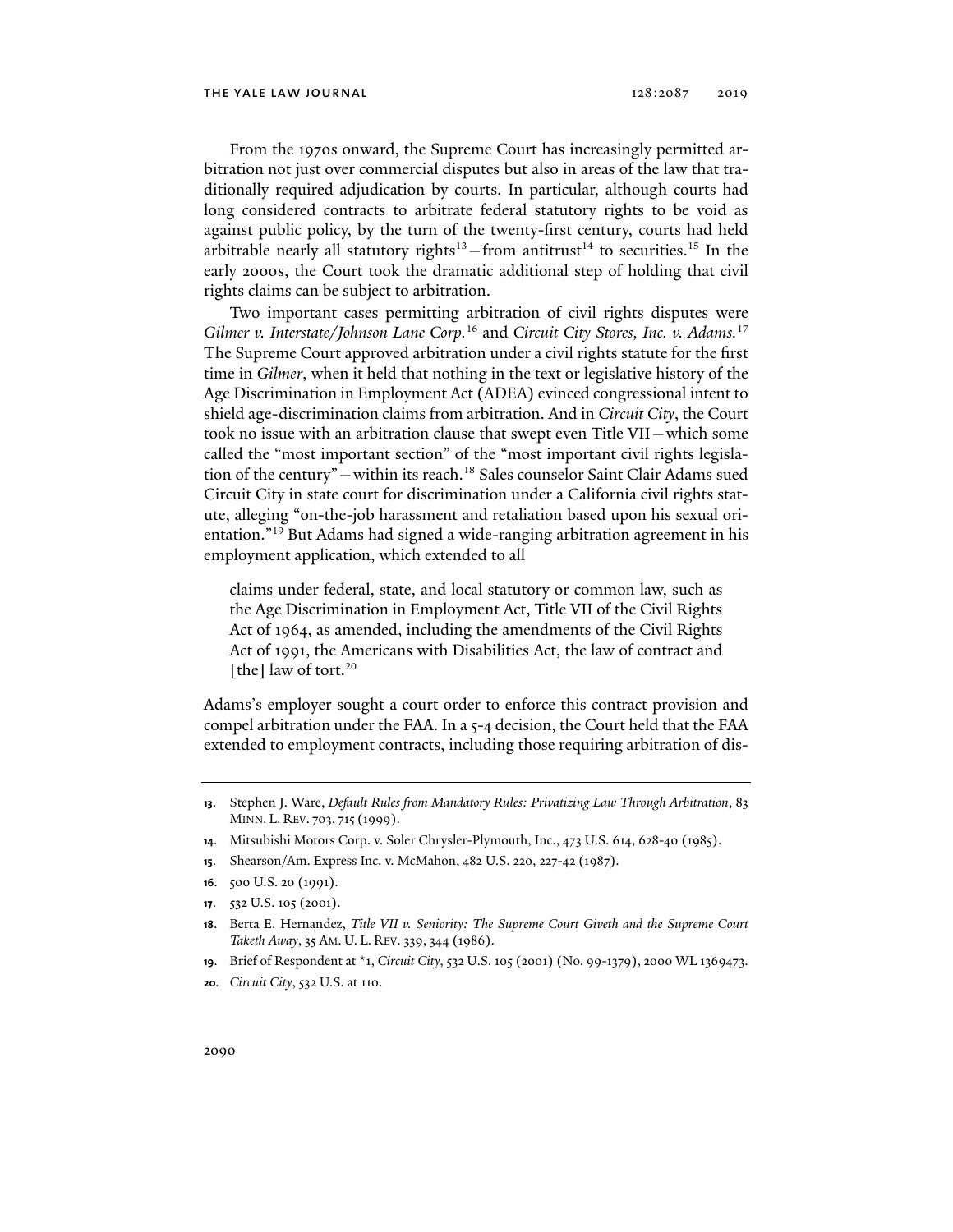crimination claims. Emphasizing the cost-saving benefits of arbitration, the Court insisted that "arbitration agreements can be enforced under the FAA without contravening the policies of congressional enactments giving employees specific protection against discrimination prohibited by federal law."21

In the years since the *Circuit City* decision, the Supreme Court has also upheld the arbitrability of a race-discrimination claim brought by a man passed over for promotion because he was black<sup>22</sup> and age-discrimination claims brought by night watchmen forced out of their positions.<sup>23</sup> Circuit courts have compelled arbitration of sex-discrimination, $24$  pregnancy-discrimination, $25$  and religious-discrimination claims.<sup>26</sup> In short, it is now settled law that civil rights disputes can be forced out of court and into arbitration.

## *B. Problems with Arbitration: Threats to Substantive Rights*

The Supreme Court's rationale for allowing civil rights arbitration rests on the dubious legal fiction that arbitrators protect statutory rights as effectively as do judges. In expanding the scope of arbitration, the Court has repeatedly recited a familiar incantation: "By agreeing to arbitrate a statutory claim, a party does not forgo the substantive rights afforded by the statute; it only submits to their resolution in an arbitral, rather than a judicial, forum."27 The Court has further stated that "there is no reason to assume at the outset that arbitrators will not follow the law."28

Despite these recitations, it is now well documented that arbitration provides diminished protection for statutory rights. Paul Carrington and Paul Haagen have argued that because arbitrators make a living from continued business with repeat players, they suffer from an "endemic disinclination to enforce legal rights."29 Carrington and Haagen note that the FAA "confers a subpoena power

- **25***. See, e.g.*, Panepucci v. Honigman Miller Schwartz & Cohn LLP, 281 F. App'x 482, 483 (6th Cir. 2008).
- **26***. See, e.g.*, Musnick v. King Motor Co. of Fort Lauderdale, 325 F.3d 1255, 1262 (11th Cir. 2003).

- **28**. Shearson/Am. Express, Inc. v. McMahon, 482 U.S. 220, 232 (1987).
- **29**. Paul D. Carrington & Paul H. Haagen, *Contract and Jurisdiction*, 1996 SUP. CT. REV. 331, 346.

**<sup>21</sup>***. Id.* at 123.

**<sup>22</sup>**. Rent-A-Center, W., Inc. v. Jackson, 561 U.S. 63, 72-76 (2010).

**<sup>23</sup>**. 14 Penn Plaza LLC v. Pyett, 556 U.S. 247, 255-60 (2009).

**<sup>24</sup>***. See, e.g.*, Am. Gen. Life & Accident Ins. Co. v. Wood, 429 F.3d 83, 85 (4th Cir. 2005).

**<sup>27</sup>***. E.g.*, *14 Penn Plaza LLC*, 556 U.S. at 266 (quoting Gilmer v. Interstate/Johnson Lane Corp., 500 U.S. 20, 26 (1991)); EEOC v. Waffle House, Inc., 534 U.S. 279, 295 n.10 (2002) (quoting *Gilmer*, 500 U.S. at 26); Circuit City Stores, Inc. v. Adams, 532 U.S. 105, 123 (2001) (quoting *Gilmer*, 500 U.S. at 26).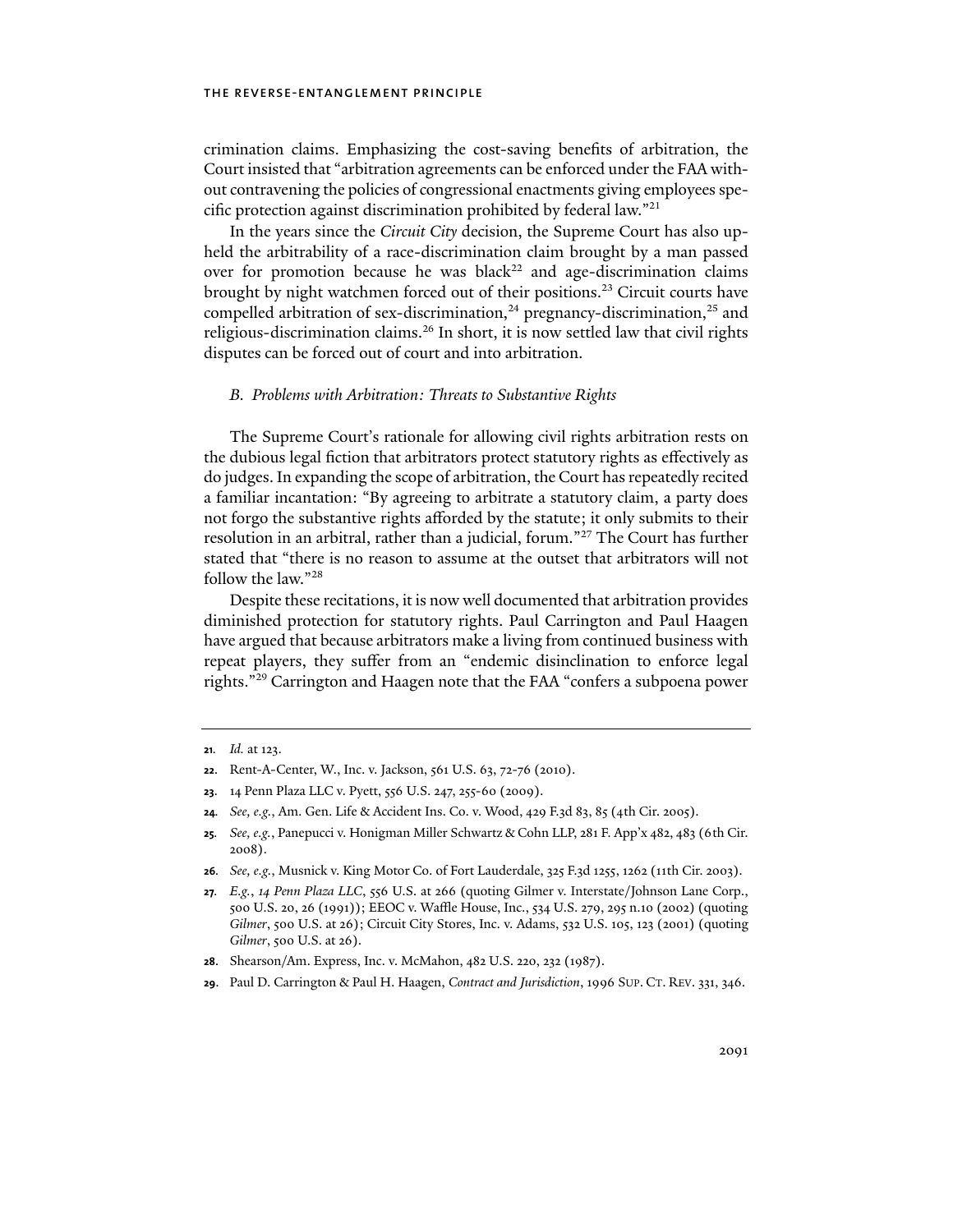on arbitrators, but otherwise makes no provisions for discovery," which prevents arbitrators from "detecting wrongdoing and enforcing the rights of victims."30 They outline a host of other procedural deficiencies in the Act; for example, arbitrators are not required to explain decisions or even to record the evidence that led to them.<sup>31</sup> Carrington and Haagen's forceful verdict is that "[n]o matter how frequently the Court may insist" that arbitration protects substantive rights, it is "simply false doctrine."32

Empirical studies support Carrington and Haagen's diagnosis. One survey asked two hundred commercial arbitrators, "Do you always follow the law in formulating your awards?" A full twenty percent responded "No."33 Even among those who said "Yes," several arbitrators explained that they "tempered" their awards "with a concept of 'equity.'"34 Another study likewise found that twenty percent of interviewed arbitrators did not agree "that they ought to reach their decisions within the context of the principles of substantive rules of law," and "almost 90 per cent believed that they were free to ignore these rules whenever they thought that more just decisions would be reached by so doing."35

Research has found that arbitration may pose a special threat to substantive rights in the context of employment and labor law. For instance, women are less likely than men to win their claims and to be awarded attorneys' fees or punitive damages in arbitration disputes that involve claims of Title VII workplace discrimination.36 Another recent study found that employees are far likelier to lose in mandatory arbitration than in federal or state court; employees win in mandatory arbitration only 21.4% of the time—compared to a 36% win rate in federal court and a  $57\%$  win rate in state court.<sup>37</sup> And employees who do prevail in arbitration win a median damages award that is "only 21 percent of the median award in the federal courts and 43 percent of the median award in the state courts."38

- **34***. Id.* at 155*.*
- **35**. Soia Mentschikoff, *Commercial Arbitration*, 61 COLUM. L. REV. 846, 861 (1961).

**<sup>30</sup>***. Id.* at 348.

**<sup>31</sup>***. Id.* at 347.

**<sup>32</sup>***. Id.* at 349.

**<sup>33</sup>**. Dean B. Thomson, *Arbitration Theory and Practice: A Survey of AAA Construction Arbitrators*, 23 HOFSTRA L. REV. 137, 154 (1994).

**<sup>36</sup>**. Kenneth F. Dunham, *Great Gilmer's Ghost: The Haunting Tale of the Role of Employment Arbitration in the Disappearance of Statutory Rights in Discrimination Cases*, 29 AM. J. TRIAL ADVOC. 303, 319 (2005) (citing Michael H. LeRoy, *Getting Nothing for Something: When Women Prevail in Employment Arbitration Awards*, 16 STAN. L. & POL'Y REV. 573, 576-77 (2005)).

**<sup>37</sup>**. Katherine V.W. Stone & Alexander J.S. Colvin, *The Arbitration Epidemic: Mandatory Arbitration Deprives Workers and Consumers of Their Rights*, ECON. POL'Y INST. 20 (Dec. 7, 2015), https://www.epi.org/files/2015/arbitration-epidemic.pdf [https://perma.cc/69BZ-NVGN].

**<sup>38</sup>***. Id*. at 19.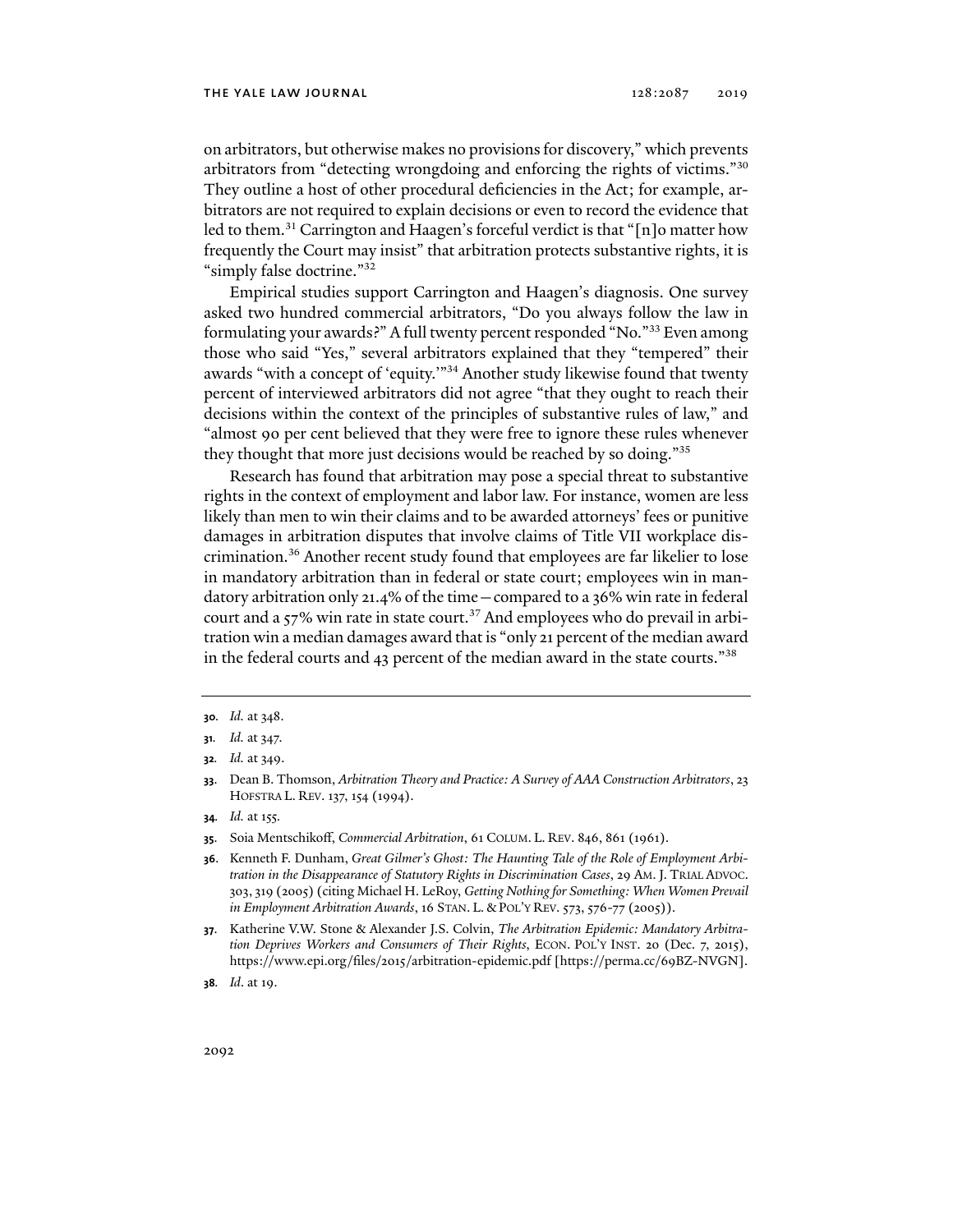Parties forced to arbitrate their statutory rights are also denied any opportunity to have a judge review the substance of the arbitrator's decision. Section 10 of the FAA provides only four grounds for vacating an arbitration award: corruption or fraud; partiality; prejudicial misconduct; and exceeding arbitral power or failing to make an award.<sup>39</sup> Section 11 provides similarly narrow grounds for modifying an award, such as "material miscalculation."40 Notably, the statute does not list legal error as a ground for vacatur. In *Hall Street Associates, L.L.C. v. Mattel, Inc.*, the Supreme Court suggested in dicta that recognizing even "'manifest disregard of the law' as a further ground for vacatur on top of those listed in  $\S$  10" would violate the plain meaning of the FAA.<sup>41</sup> The Court instead argued "that §§ 10 and 11 provide exclusive regimes for the review [of arbitration awards] provided by the statute."42 The Court added that "'[f]raud' and a mistake of law are not cut from the same cloth."43 In a later case, the Court further called into question (without ultimately deciding) whether a judicialreview exception for manifest disregard of the law survived *Hall Street.*<sup>44</sup>

In light of Supreme Court precedent, the Fifth, Eighth, and Eleventh Circuits have expressly held that manifest disregard of the law is not a reason to overturn an arbitral decision.<sup>45</sup> In the Seventh Circuit, a jurisdiction where manifest disregard survives as a ground for vacatur, that standard applies only when an arbitrator actually "directs the parties to violate the law."46 While circuits disagree on manifest disregard, all of them enforce a standard of review for arbitration

- **41**. 552 U.S. 576, 584-85 (2008).
- **42***. Id.* at 590.
- **43***. Id.* at 586.
- **44**. Stolt-Nielsen S.A. v. AnimalFeeds Int'l Corp., 559 U.S. 662, 672 n.3 (2010).
- **45***. See, e.g.*, Frazier v. CitiFinancial Corp., LLC, 604 F.3d 1313, 1324 (11th Cir. 2010) (holding that "judicially-created bases for vacatur," including "manifest disregard," "are no longer valid in light of *Hall Street*"); Med. Shoppe Int'l, Inc. v. Turner Investments, Inc., 614 F.3d 485, 489 (8th Cir. 2010) (holding in light of *Hall Street* that "an arbitral award may be vacated only for the reasons enumerated in the FAA"); Citigroup Glob. Mkts., Inc. v. Bacon, 562 F.3d 349, 350 (5th Cir. 2009) ("We conclude that *Hall Street* restricts the grounds for vacatur to those set forth in § 10 of the Federal Arbitration Act . . . and consequently, manifest disregard of the law is no longer an independent ground for vacating arbitration awards under the FAA."); *see also* Stanley A. Leasure, *Arbitration Law in Tension After* Hall Street*: Accuracy or Finality?*, 39 U. ARK. LITTLE ROCK L. REV. 75, 99 (2016) (citing Bellantuono v. ICAP Sec. USA, LLC, 557 F. App'x 168, 173 n.3 (3d Cir. 2014) (surveying other circuit precedent and declining to decide the issue for the Third Circuit)).
- **46**. Renard v. Ameriprise Fin. Servs., Inc., 778 F.3d 563, 567 (7th Cir. 2015) (citing George Watts & Son, Inc. v. Tiffany & Co., 248 F.3d 577, 579-81 (7th Cir. 2001)).

**<sup>39</sup>**. 9 U.S.C. § 10(a) (2018).

**<sup>40</sup>***. Id.* § 11(a).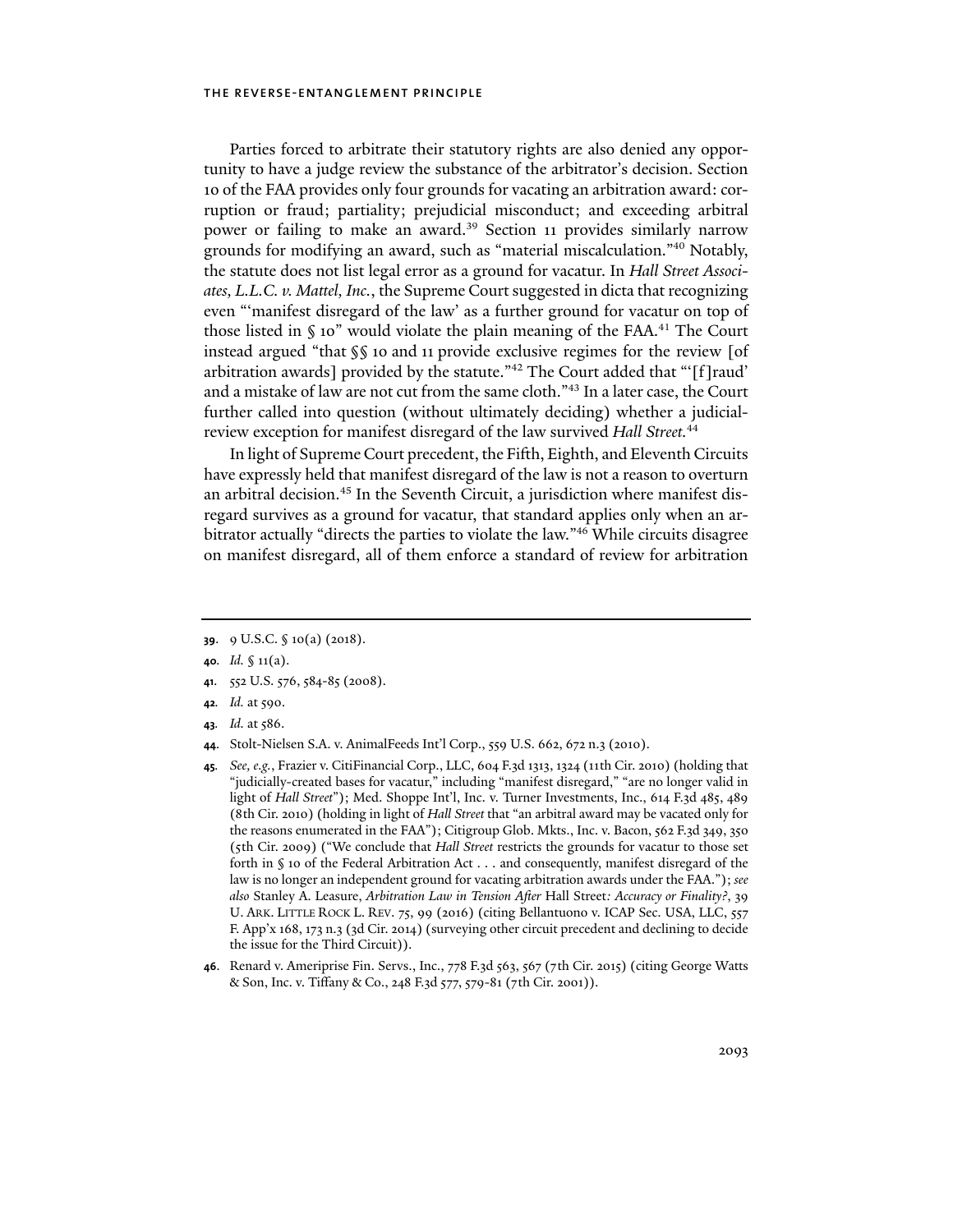that is far more limited than the de novo review of legal conclusions to which a litigant is entitled when appealing an identical claim from a trial court.

In sum, the Court has interpreted the FAA to compel and enforce arbitration not only in commercial disputes, but also regarding statutory-rights claims. It has recently expanded mandatory arbitration's scope to include civil rights claims, arguing that arbitrators follow the law like judges. But there is considerable reason to doubt the truth of this assertion. Studies show a systemic failure by arbitrators to protect statutory rights as well as courts do, and the Court's own jurisprudence holds arbitrators to a lower standard than it does judges.

## **ii. the special threat of religious arbitration**

This Part argues that religious arbitration poses additional threats to statutory rights by openly subordinating secular law to holy texts.<sup>47</sup> Many religious arbitrators are trained as church leaders. The problem is not that these arbitrators are untrained in law; some of them may in fact be attorneys. Rather, the issue is that these arbitrators might be committed to an entirely different legal tradition—one in which religious principles, not secular statutes, reign supreme. Section II.A documents the pervasiveness of religious arbitration, showing that thousands of Americans of many faiths are forced to participate. Section II.B demonstrates how religious tribunals subordinate secular law to religious law. Section II.C explains why litigants are unlikely to escape religious arbitration by mounting traditional contractual or statutory defenses. Finally, Section II.D discusses how the effective-vindication doctrine might apply to the religious arbitration of statutory rights.

## *A. The Prevalence of Religious Arbitration*

Thousands of Americans submit to religious arbitration every year. In 2012, the Institute of Christian Conciliation (ICC) claimed to conduct around one hundred conciliations annually, with up to fifteen hundred additional religious arbitrations per year carried out by ICC-certified "conciliators" around the country.48 On top of that, the ICC claimed to make more than one thousand yearly

**<sup>47</sup>**. Religious arbitration institutes often advertise the religious qualifications of their adjudicators. The Institute of Christian Conciliation (ICC) publicizes that its certified arbitrators include "pastors" and "lay leaders in Christian churches." *Are the Mediators & Arbitrators Qualified?*, INST. FOR CHRISTIAN CONCILIATION, http://www.iccpeace.com/certification.html [https://perma.cc/7T38-KGKS]. Likewise, the Beth Din of America convenes panels of rabbis to serve as arbitrators. BETH DIN AM., https://bethdin.org [https://perma.cc/DV2H-C5ZF].

**<sup>48</sup>***. See* Nicholas Walter, *Religious Arbitration in the United States and Canada*, 52 SANTA CLARA L. REV.501, 520 & n.130 (2012).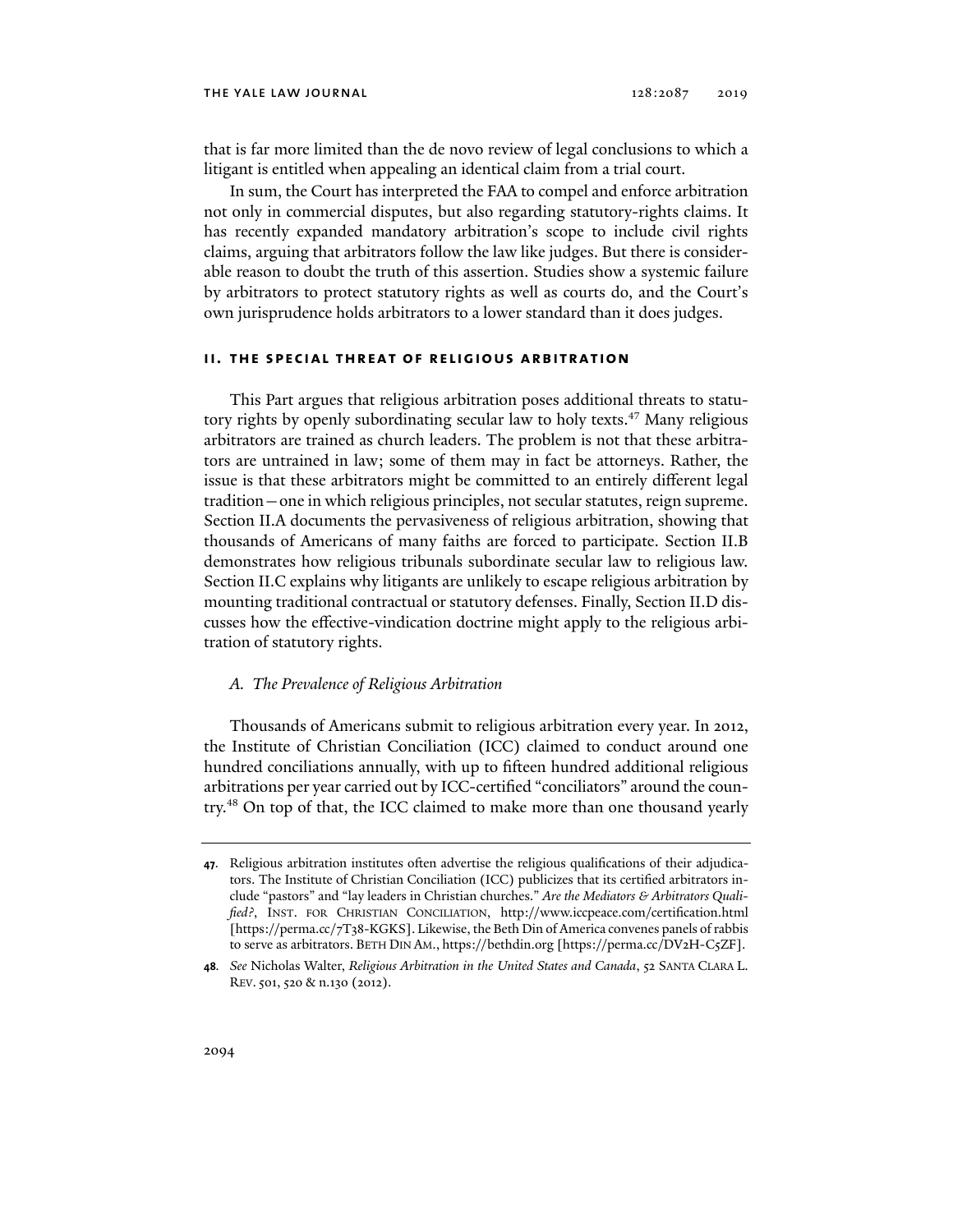"coaching calls," in which it encouraged litigants to settle their disputes according to ICC principles.49 Jewish arbitration is also deeply entrenched. Most major American cities have a standing beth din, or Jewish tribunal. New York City alone has four rabbinic courts.50 One of these four, the Beth Din of America, hears approximately three hundred divorce cases and one hundred commercial cases per year, in addition to landlord-tenant, wrongful-termination, and other disputes.<sup>51</sup> The number of commercial cases has almost doubled over the past decade, suggesting that Jewish arbitration is "on the rise."52 The West Coast Rabbinical Court, one of multiple Jewish tribunals in Los Angeles, arbitrated around sixty-five commercial disputes last year, as well as disputes over divorces and kosher laws.53 These and many other tribunals advertise that they follow secular law and commercial practices only to the "extent permitted by Jewish Law."54 Islamic arbitration arrived in America more recently but is also starting to gain traction.<sup>55</sup> There are already several reported cases of secular courts upholding the arbitral decisions of Sharia tribunals.<sup>56</sup>

- **52**. Michael A. Helfand, *The Future of Religious Arbitration in the United States: Looking Through a Pluralist Lens*, *in* OXFORD LEGAL HANDBOOK ON GLOBAL LEGAL PLURALISM (Paul Schiff Berman ed., forthcoming 2019) (manuscript at 8), https://ssrn.com/abstract=3086833.
- **53***. Arbitration*, W. COAST RABBINICAL CT., http://www.beth-din.org/financial-arbitration [https://perma.cc/JYQ5-NADG].
- **54***. Arbitration at the Beth Din of America*, BETH DIN AM. 3 (2015), http://bethdin.org/wp-content /uploads/2015/07/ArbBrochure.pdf [https://perma.cc/XQ4C-LURL]; *see also Rules and Procedures of the Beth Din Zedek of the Chicago Rabbinical Council*, CHI. RABBINICAL COUNCIL 4, http://www.crcweb.org/Beth\_Din\_Rules\_and\_Procedures.pdf [https://perma.cc/4MKK -L4QF] ("The Beth Din . . . accepts that Jewish law . . . will provide the rules of procedure and rules of decision that govern the functioning of the Beth Din . . . .").
- **55***. See* Michael Broyde, *Sharia in America*, WASH. POST (June 30, 2017), https://www .washingtonpost.com/news/volokh-conspiracy/wp/2017/06/30/sharia-in-america [https:// perma.cc/UQB8-QG4T] ("Islamic courts are becoming common in North America.").
- **56***. See, e.g.*, Hamzavi v. Ahmad, No. 205592, 1999 WL 33452466 (Mich. Ct. App. Mar. 30, 1999); Abd Alla v. Mourssi, 680 N.W.2d 569, 574 (Minn. Ct. App. 2004); Matahen v. Sehwail, No. C-7-15, 2016 WL 1136602 (N.J. Super. Ct. App. Div. Mar. 24, 2016); Jabri v. Qaddura, 108 S.W.3d 404, 413 (Tex. App. 2003).

**<sup>49</sup>***. Id.* at 520 n.129.

**<sup>50</sup>***. See New York*, GET RESOURCE CTR., http://getaget.com/BeitDin.aspx [https://perma.cc /C3HF-K6DZ].

**<sup>51</sup>***. Journal of the Beth Din of America*, J. BETH DIN AM. 7 (2014), http://bethdin.org/wp-content /uploads/2015/07/JBDAVol2.pdf [https://perma.cc/49VQ-H3D6]; Sukhsimranjit Singh & Michael Avi Helfand, *When Arbitration Goes Religious: A Lawyer's Toolkit for Religious Arbitration*, A.B.A.slide 10 (Sept. 13, 2017), https://www.americanbar.org/content/dam/aba/events /dispute\_resolution/cle\_and\_mtg\_planning\_board/teleconferences/2017-2018/DR1718 \_materials.pdf [https://perma.cc/US97-GFCY].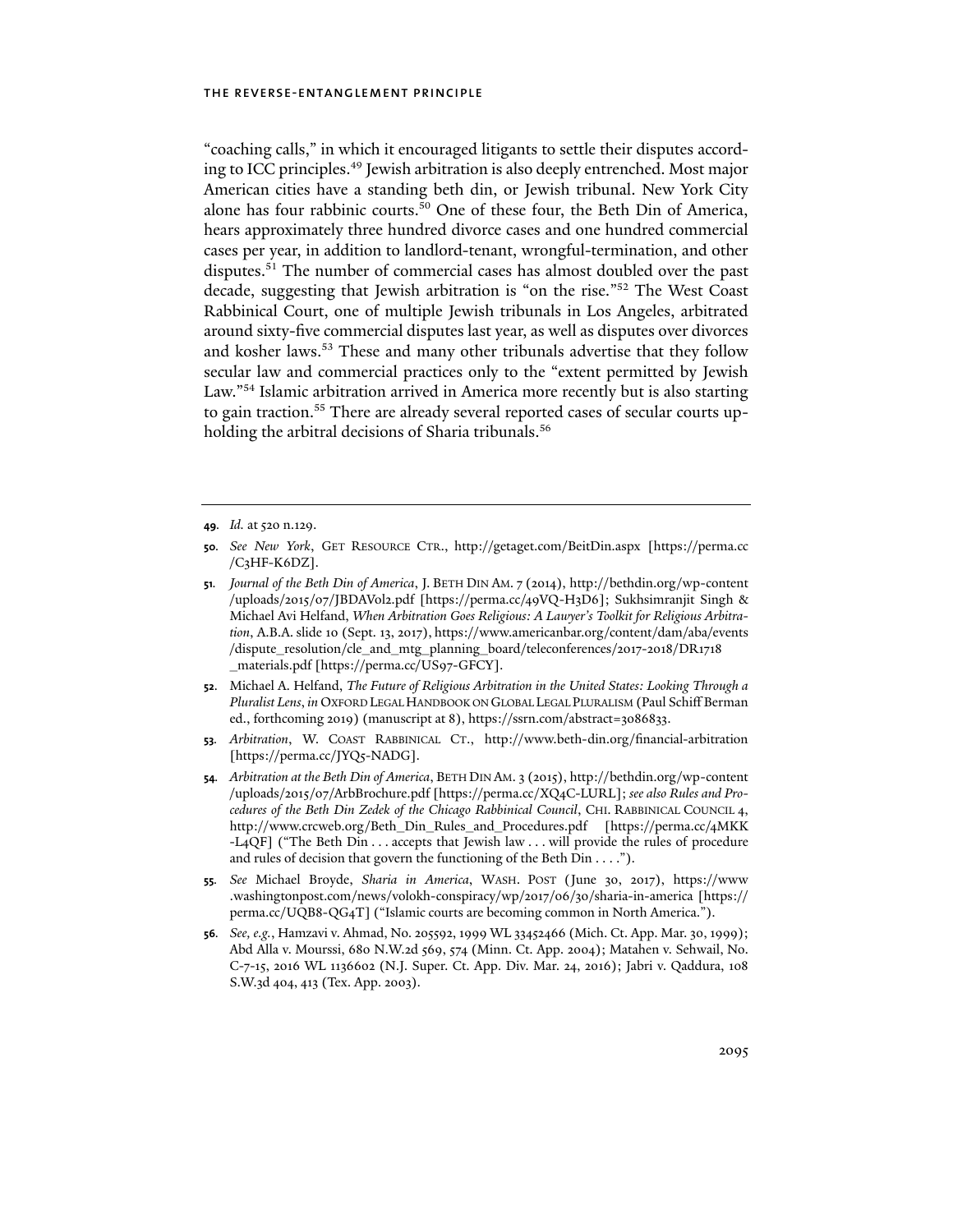#### *B. When Religious Precepts Conflict with Secular Law*

The idea that religious tribunals prioritize holy law over federal statutory law is not mere speculation. It is explicitly one of the terms for which parties contract when they agree to arbitrate disputes before a religious tribunal. For example, parties who contract for the services of the ICC are bound by the Rules of Procedure for Christian Conciliation (RPCC), which provide:

Rule 4. Conciliators shall take into consideration any state, federal, or local laws that the parties bring to their attention, but the Holy Scriptures (the Bible) shall be the supreme authority governing every aspect of the conciliation process.57

Rule 4 explicitly subordinates American law to religious precepts and openly defies the Supreme Court's instruction that arbitrators should apply substantive law in the same manner that a court would. Under the rationale of cases like *Circuit City*, no arbitrator following this rule should be allowed to adjudicate statutory rights. And yet this clause has been upheld and enforced by at least two state courts and two federal courts.58

Courts' attempts to rationalize away the problems with this rule have been unsatisfactory. In *Easterly v. Heritage Christian Schools, Inc.*, the district court compelled a fired schoolteacher to adjudicate her age- and disability-discrimination claims before a Christian tribunal. The plaintiff argued that RPCC Rule 4 made her arbitration contract unenforceable because she would have to "forego vindication of her substantive rights guaranteed by the ADEA and ADA . . . and instead rely on biblical scripture to define her rights."59 The court was unmoved. Finding comfort in "the provision requir[ing] the arbitrator to take into consideration the applicable law," the court claimed that "the same is essentially true of a federal judge, in light of the fact that a party can waive an argument—e.g. that a particular case or statute applies—by failing to raise it."60 But this analogy is unpersuasive. Rule 4 allows an arbitrator to decide on the merits that a plaintiff's civil rights have been violated but then merely take that finding "into considera-

**<sup>57</sup>***. Rules of Procedure*, INST. FOR CHRISTIAN CONCILIATION, http://www.iccpeace.com/Rules /index.html [https://perma.cc/5X7G-AQXG].

**<sup>58</sup>**. See, in addition to the cases discussed below, *Encore Products. Inc. v. Promise Keepers*, 53 F. Supp. 2d 1101, 1119 (D. Colo. 1999), and *Maynard v. Valley Christian Academy, Inc*., No. 5:16- CV-01889, 2017 WL 3594670, at \*4-11 (N.D. Ohio Aug. 21, 2017), in which the courts rejected a host of contract defenses and compelled religious arbitration.

**<sup>59</sup>**. Easterly v. Heritage Christian Sch., Inc., No. 1:08-cv-1714-WTL-TAB, 2009 WL 2750099, at  $*$ 3 (S.D. Ind. Aug. 26, 2009).

**<sup>60</sup>***. Id.* at \*3 n.2.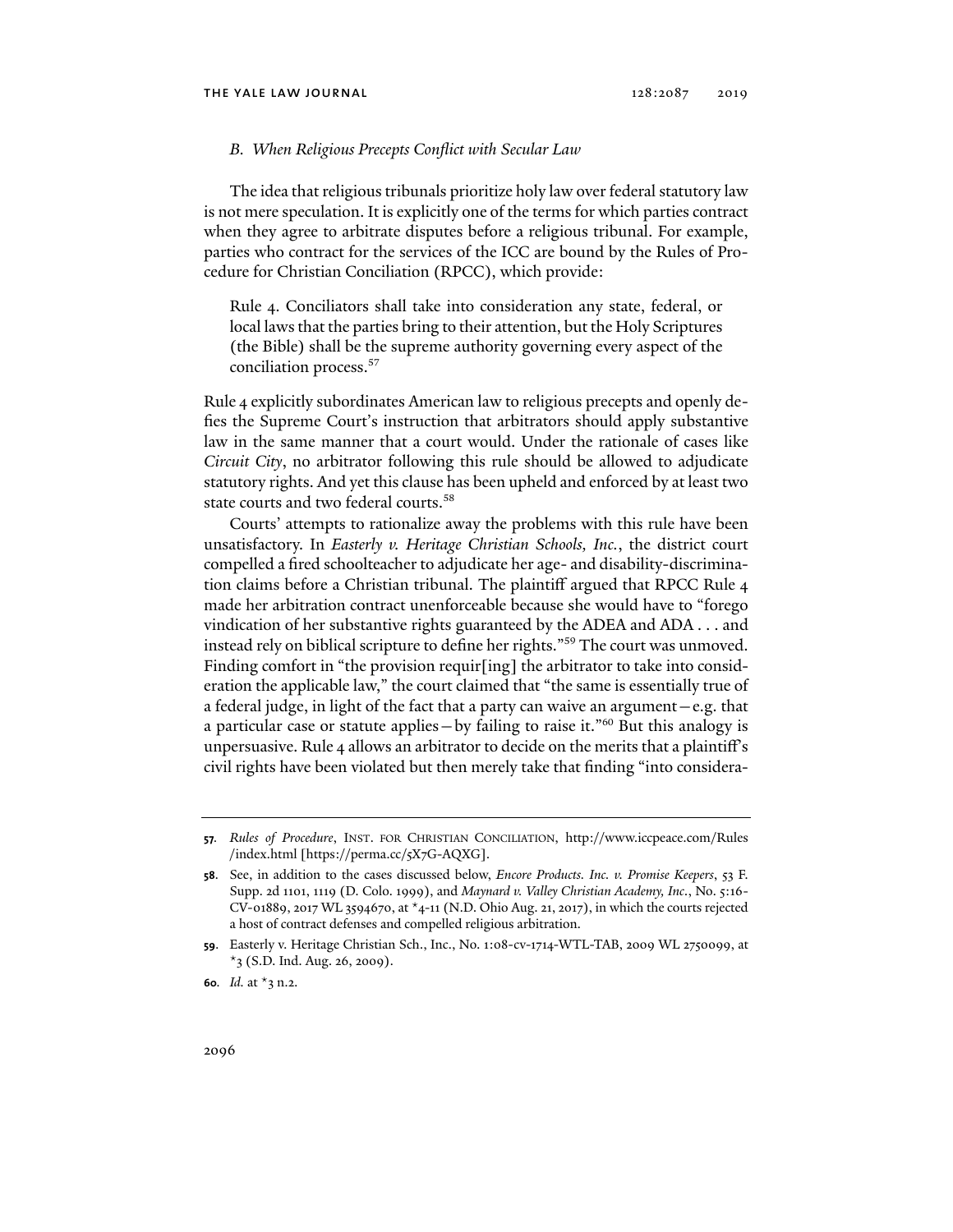tion"61 and perhaps hold it outweighed by scriptural commandments. By contrast, if a judge reached the merits of a plaintiff's civil rights claim and found a violation, the plaintiff would necessarily prevail. And more fundamentally, the Supreme Court has emphasized that arbitration of statutory rights is legitimate precisely because it does not amount to waiver of those rights.<sup>62</sup>

Rule 4 also made an appearance in *Spivey v. Teen Challenge of Florida, Inc.*, 63 in which a mother was forced to arbitrate her son's wrongful-death claim before a Christian tribunal*.* Nicklaus Spivey died of a drug overdose after a religious rehabilitation center, following an attempt to "de-gay" him, threw Spivey out "[on]to the streets of Jacksonville" for violating program rules.<sup>64</sup> When his mother objected to Rule 4, the court dismissed her concerns by interpreting the Rule to mean holy scripture would trump secular law only in matters of "process" rather than substance.<sup>65</sup>

However, an examination of the other RPCC rules makes this reading implausible; the rules are procedural in name only. Other rules clarify that scripture can and should guide the arbitrator's substantive decisions. On the merits, the ICC's Standard of Conduct for Christian Conciliators instructs that a "Christian conciliator shall encourage and support only scripturally sound decisions and actions (Micah 6:8)."66 This involves encouraging "repentance, confession, forgiveness, and reconciliation whenever sin has occurred or a relationship has been broken (Luke 17:3; Gal. 6:1; 2 Tim. 4:2)."67 The arbitrator "shall . . . help the parties to make decisions, to take actions, and to change their lifestyles, habits, and conduct as God has instructed in the Scriptures."68 In crafting an arbitral award, arbitrators "may grant any remedy or relief that they deem scriptural, just and equitable, and within the scope of the agreement of the parties."69 And perhaps most strikingly, "the Christian conciliator shall respect the legitimate juris-

**65***. Spivey*, 122 So. 3d at 993.

**<sup>61</sup>***. Rules of Procedure*, *supra* note 57.

**<sup>62</sup>***. See infra* Section II.D.

**<sup>63</sup>**. 122 So. 3d 986 (Fla. Dist. Ct. App. 2013).

**<sup>64</sup>***. Id.* at 989; Michael Corkery & Jessica Silver-Greenberg, *In Religious Arbitration, Scripture Is the Rule of Law*, N.Y. TIMES: DEALBOOK (Nov. 2, 2015), https://www.nytimes.com/2015/11/03 /business/dealbook/in-religious-arbitration-scripture-is-the-rule-of-law.html [https:// perma.cc/82CB-TCL7].

**<sup>66</sup>***. Guidelines for Christian Conciliation Version 4.7*, INST. FOR CHRISTIAN CONCILIATION 28, https://peacemaker.training/wp-content/uploads/2018/04/Guidelines-version-4.7-icc -peace.pdf [https://perma.cc/7QZF-QC5A].

**<sup>67</sup>***. Id*.

**<sup>68</sup>***. Id.* at 27.

**<sup>69</sup>***. Id.* at 24.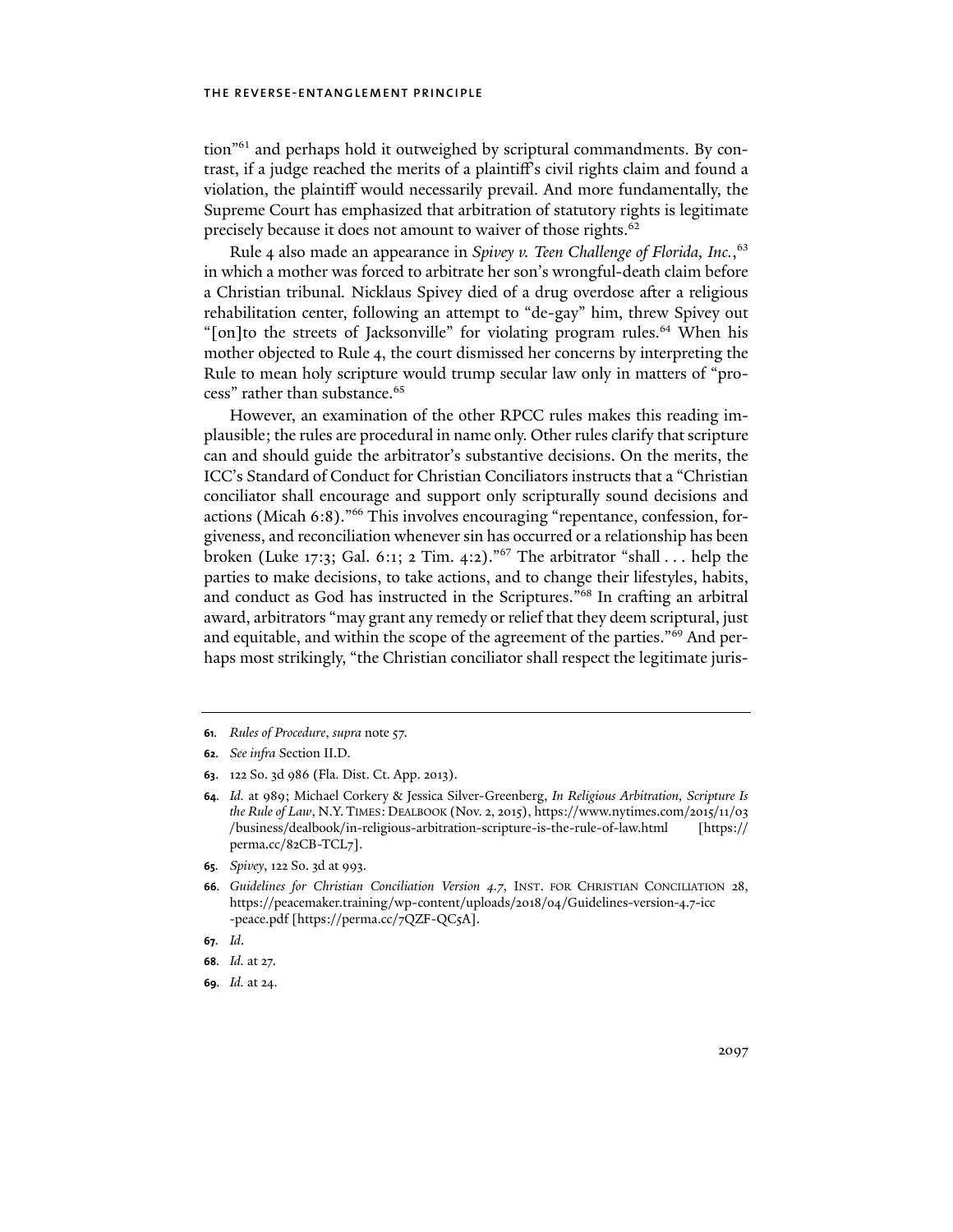diction of civil authorities and shall cooperate with them as required by law, *unless there is a clear scriptural reason to do otherwise* (Acts 4:19; Rom. 13:1-7)."70

These rules strongly suggest that Christian Conciliation is not just a matter of process.71 They seem to instruct arbitrators to steer parties toward a scripturally sanctioned outcome.72 They appear to give arbitrators permission to craft biblically based remedies. And they make clear that scripture, not the "jurisdiction of civil authorities," is sacrosanct.<sup>73</sup>

While these examples concern the rules for Christian Conciliation, the religious principles of other faith-based tribunals also come into tension with secular law. For example, under Sharia law, a woman's testimony may be given half as much evidentiary weight as a man's.<sup>74</sup> In Britain, where Islamic arbitration is widespread, the Parliament has considered legislation to prevent Sharia panels from treating "the evidence of a man [as] worth more than the evidence of a woman."75 Numerous civil rights groups, including the Iranian and Kurdish Women's Rights Organization, have backed the bill.<sup>76</sup> Some scholars have further argued that Sharia family law may substantively disadvantage women, as discussed in Part III.77 Similarly, under traditional Jewish law, "women, non-Jews, and the handicapped cannot act as witnesses."78

- **70***. Id.* at 28 (emphasis added).
- **71**. If anything, the ICC rules are more deferential to secular procedure than to secular substantive law. *See id.* at 25 ("Should these Rules vary from state or federal *arbitration statutes*, these Rules shall control except where the state or federal rules specifically indicate that they may not be superseded." (emphasis added)). This Rule, which explicitly allows ICC procedure to be preempted by an arbitration statute, stands in contrast to many of the other rules quoted above, which explicitly allow *scripture* to preempt secular authorities.
- **72**. Although the court ultimately did not rule for this appellant, it is interesting to note the following claim in an appeal following an ICC conciliation: "Appellant also alleged that the ICC placed Appellant under duress by using Christian guilt to deter Appellant from vindicating her legal rights." McCaffrey v. Phila. Montgomery Christian Acad., No. 3511 EDA 2012, 2013 WL 11257191, at <sup>\*</sup>2 (Pa. Super. Ct. July 9, 2013).
- **73***. Guidelines for Christian Conciliation*, *supra* note 66, at 28.
- **74***. See* Julia Halloran McLaughlin, *Taking Religion out of Civil Divorce*, 65 RUTGERS L. REV. 395, 405 (2013).
- **75**. Arbitration and Mediation Services (Equality) Bill 2016-17, HL Bill [18] cl. 1(2) (Eng. & Wales), https://publications.parliament.uk/pa/bills/lbill/2016-2017/0018/17018.pdf [https://perma.cc/SQG8-X3QZ].
- **76**. Ashley Nickel, *Abusing the System: Domestic Violence Judgments from Sharia Arbitration Tribunals Create Parallel Legal Structures in the United Kingdom*, 4 ARB. BRIEF 92,104 (2014).
- **77***. See infra* Section III.D.
- **78**. Michael C. Grossman, *Is This Arbitration?: Religious Tribunals, Judicial Review, and Due Process*, 107 COLUM. L. REV. 169, 191 (2007) (citing 1 EMMANUEL QUINT,ARESTATEMENT OF RABBINIC CIVIL LAW 255-57 (1990)). Whether women may serve as witnesses on matters of Jewish law is a topic of contemporary rabbinic debate. In 2001, the Rabbinical Assembly—an association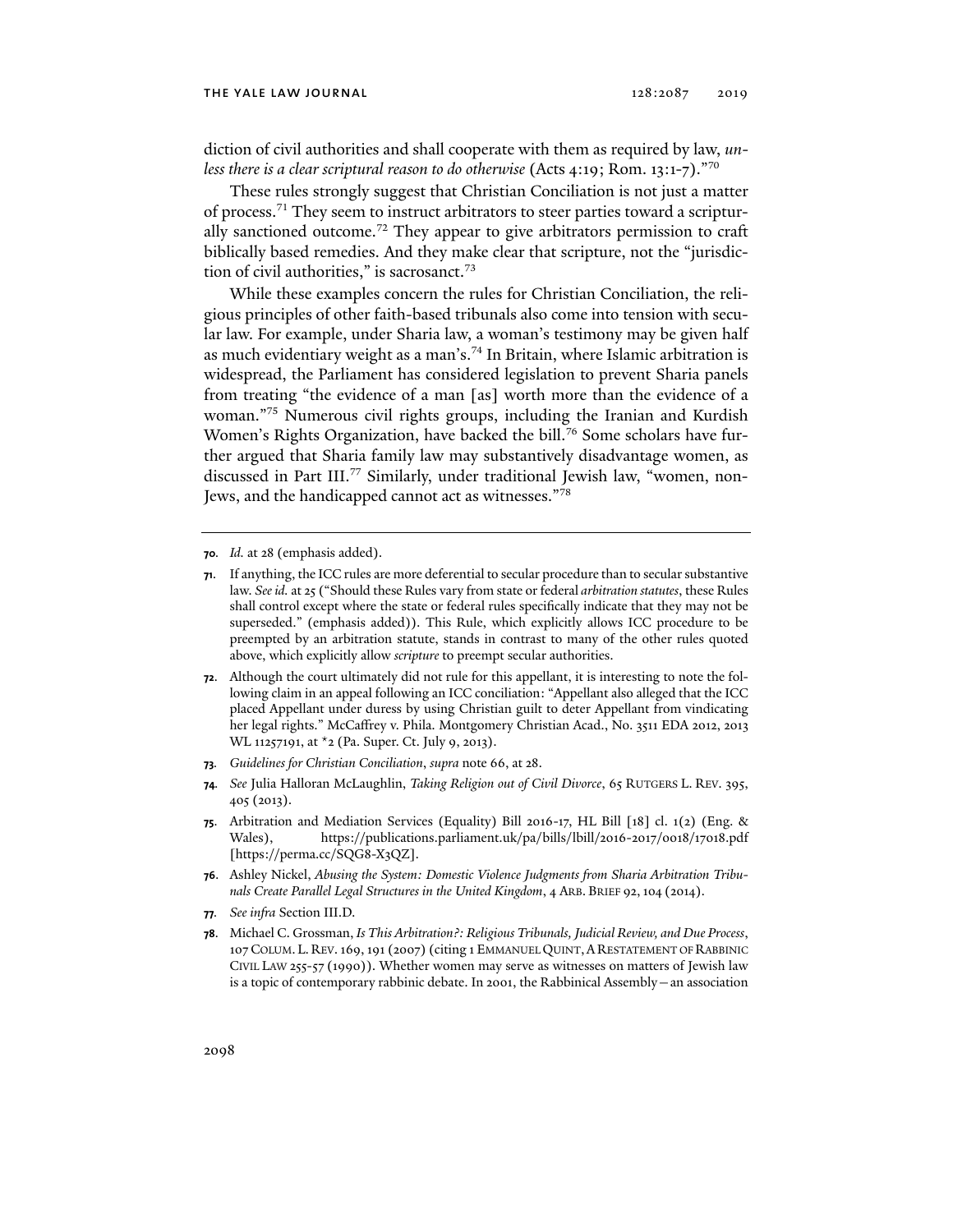To put a point on it: despite protestations of district courts to the contrary, religious tribunals explicitly admit to prioritizing scriptural edicts over substantive secular law. These religious tribunals rule on thousands of disputes every year, and according to the Supreme Court's scope-of-arbitration jurisprudence, such tribunals can adjudicate issues involving federal statutory rights—including civil rights. Moreover, under the Supreme Court's narrow reading of the grounds on which an arbitration award can be vacated under the FAA, the fact that a religious tribunal failed to enforce federal rights because of a contrary scriptural commandment might not be enough to overturn an arbitral judgment. The result is that religious arbitrators can explicitly disregard the secular law, and that disregard may be insufficient to warrant review.

## *C. Contractual Defenses and Why They Often Fail*

Courts have also shown a reluctance to invalidate religious-arbitration clauses under traditional contract-law doctrines. For instance, litigants have not been especially successful in arguing that religious arbitration clauses are unconscionable. In a 2011 article, Michael Helfand hypothesized that unconscionability could provide "a safety net for protecting parties from the potential dangers of religious arbitration."79 However, recent precedent shows this has not come to pass. This Section suggests that courts may be disinclined to find procedural unconscionability because federal policy favors arbitration. And courts may be unwilling to even reach the question of substantive unconscionability for fear of embarking on an impermissible analysis of church law. Other contract defenses, like arguments that these arbitration agreements are illusory, fare no better.

Courts will decline to enforce contracts that they find to be unconscionable. The party challenging the contract generally has the burden of proving both sub-

of rabbis identifying with Conservative, rather than more traditional Orthodox, beliefs voted to allow female witnesses by a narrow eight-seven margin. *See* Susan Grossman, *Edut Nashim K'Edut Anashim: The Testimony of Women Is as the Testimony of Men*, COMMITTEE ON JEWISH L. & STANDARDS RABBINICAL ASSEMBLY 1, 15 (Oct. 31, 2001), https://www .rabbinicalassembly.org/sites/default/files/public/halakhah/teshuvot/19912000/grossman \_womenedut.pdf [https://perma.cc/JVH3-U2Z5]. At least one Rabbi who voted in favor of the proposal wrote separately to clarify that women still should not serve as witnesses to divorce proceedings, as that "would render that document ineffective for virtually all Orthodox rabbis, and for some Conservative rabbis." Aaron Mackler, *Edut Nashim K'Edut Anashim: The Testimony of Women Is as the Testimony of Men: A Concurring Opinion*, COMMITTEE ON JEWISH L. & STANDARDS RABBINICAL ASSEMBLY 4 (Oct. 31, 2001), https://www.rabbinicalassembly .org/sites/default/files/public/halakhah/teshuvot/20052010/mackler\_women\_witnesses .pdf [https://perma.cc/7FE3-NBH9].

**<sup>79</sup>**. Michael A. Helfand, *Religious Arbitration and the New Multiculturalism: Negotiating Conflicting Legal Orders*, 86 N.Y.U. L. REV. 1231, 1294 (2011).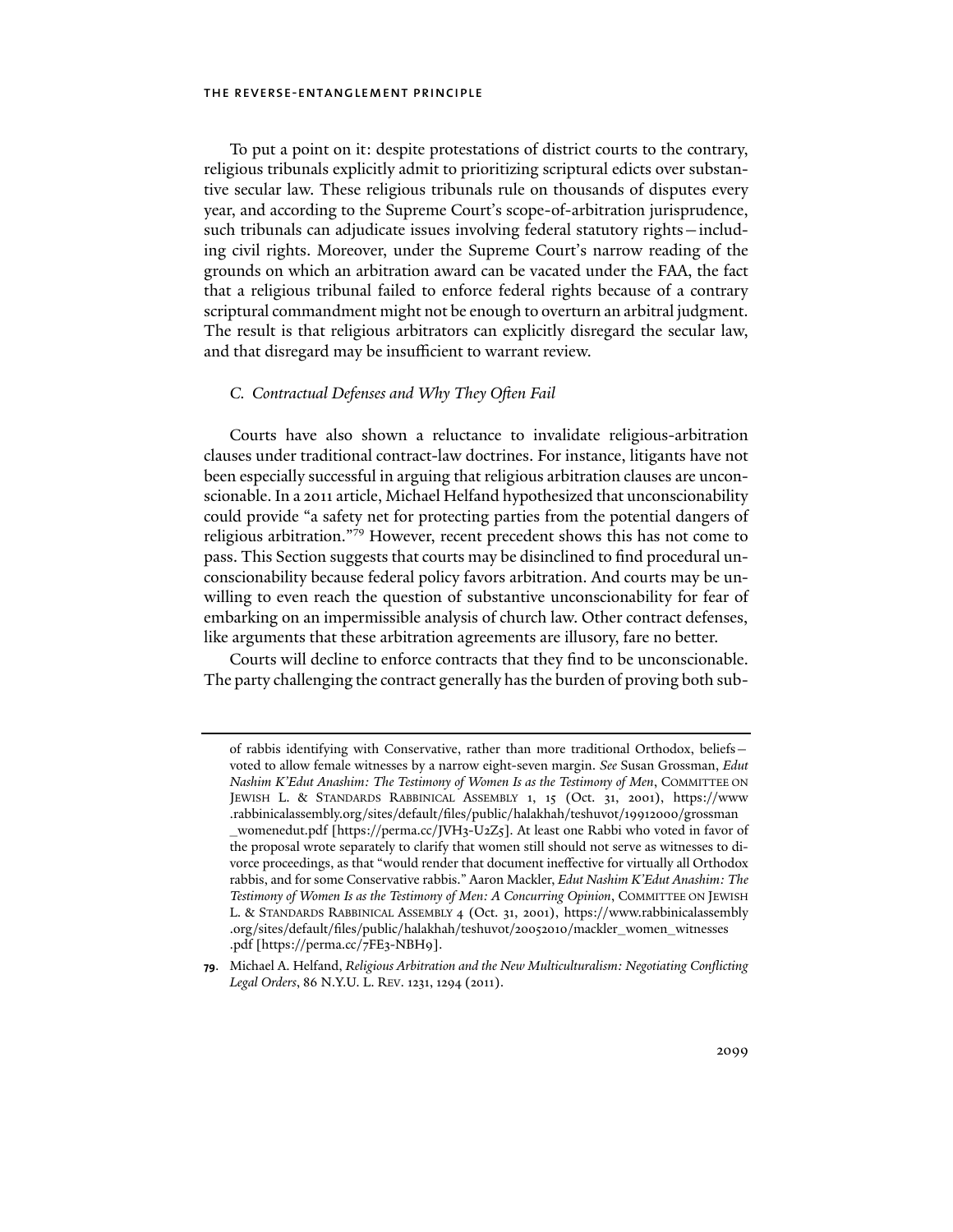stantive and procedural unconscionability.<sup>80</sup> The procedural prong focuses on unequal bargaining power. $81$  However, not all contracts of adhesion – that is, contracts drafted by the more powerful party and offered to the weaker party on a "take it or leave it" basis—are unconscionable.<sup>82</sup> A contract of adhesion may indicate, but usually is not dispositive of, procedural unconscionability.<sup>83</sup> And the litigant will also have to prevail on the substantive prong, which focuses on "'overly harsh' or 'one-sided' results."<sup>84</sup> The following case study shows how parties defending against religious arbitration have struggled to satisfy both prongs of the unconscionability test.

In 2015, Maria and Luis Garcia sued their local Church of Scientology for fraudulently inducing them to donate nearly four hundred thousand dollars to religious and humanitarian initiatives, for which the funds were not used.<sup>85</sup> The Garcias, both former Scientologists, sought to invalidate on grounds of unconscionability a contractual provision binding them to Scientologist arbitration.<sup>86</sup> Citing the "liberal federal policy favoring arbitration,"87 the district court compelled arbitration despite strong evidence of unfairness to the plaintiffs.<sup>88</sup> The Garcias presented numerous facts that suggested procedural unconscionability. The arbitration clause was part of a contract of adhesion (the church enrollment application), and the court acknowledged that the Church had failed to establish "particularized rules and procedures for conducting arbitration" and even that "there ha[d] never been an arbitration in the Church" until that point.<sup>89</sup> Nevertheless, the court refused to find the clause procedurally unconscionable because "the Garcias had 'some idea' of what disputes were subject to arbitration and the procedures by which the arbitration was to be effected."90

The plaintiffs arguably had an even stronger claim of substantive unconscionability, which the court refused to consider. The Garcias presented evidence

**80***. See* HOWARD O. HUNTER, MODERN LAW OF CONTRACTS § 19:41 (2018); 1 THOMAS H. OEHMKE & JOAN M. BROVINS, COMMERCIAL ARBITRATION § 10:2 (2018).

- **82***. See, e.g.*, Am. Gen. Life & Accident Ins. Co. v. Wood, 429 F.3d 83, 88 (4th Cir. 2005).
- **83***. See, e.g.*, Stelluti v. Casapenn Enters., 1 A.3d 678, 687-88 (N.J. 2010).
- **84***. Concepcion*, 563 U.S. at 340 (quoting Armendariz v. Found. Health Psychcare Servs., Inc., 24 Cal. 4th 83, 114 (2000)).
- **85**. Garcia v. Church of Scientology Flag Serv. Org., Inc., No. 8:13-cv-220-T-27TBM, 2015 WL 10844160, at \*1 n.2 (M.D. Fla. Mar. 13, 2015).
- **86***. Id.* at \*1-2.
- **87***. Id.* at \*3 (quoting Inetianbor v. CashCall, Inc., 768 F.3d 1346, 1349 (11th Cir. 2014)).
- **88***. Id.* at \*12.
- **89***. Id.* at \*6-7.
- **90***. Id.* at \*8.

**<sup>81</sup>***. See, e.g.*, AT&T Mobility LLC v. Concepcion, 563 U.S. 333, 340 (2011) (interpreting California's unconscionability doctrine).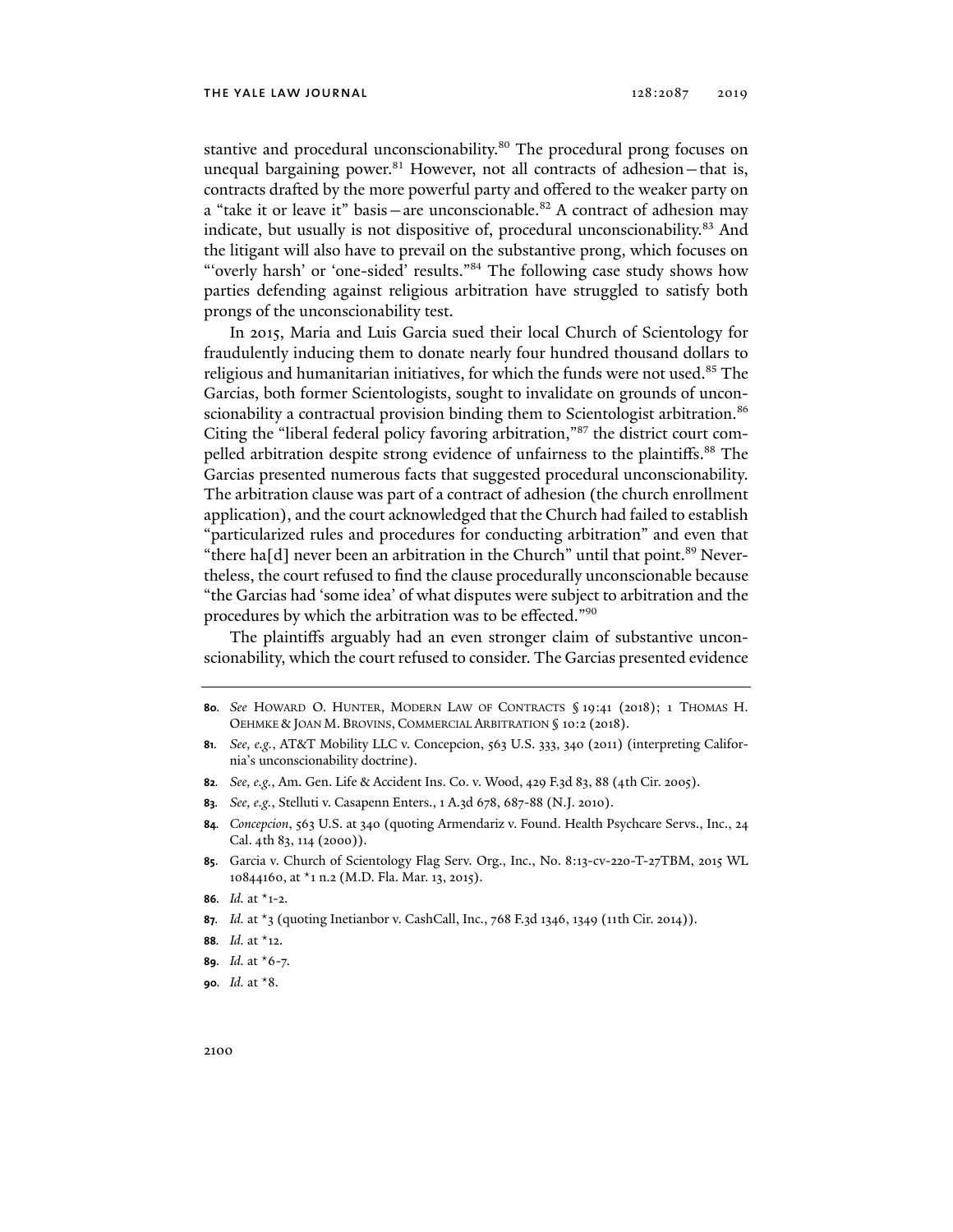that, as lapsed members of the faith, the Church had declared them "[s]uppressive."<sup>91</sup> They further showed that Church doctrine gave suppressive individuals "no rights as Scientologists" and mandated that they were "not eligible for the benefits of the Codes of the Church."92 Worse still, Church doctrine prohibited "Scientologists in good standing . . . from communicating with suppressive individuals."93 Although the plaintiffs did not allege this, this prohibition could extend even to the arbitrator, a Scientologist in good standing.<sup>94</sup> But the district court refused to hear evidence of substantive unconscionability on grounds that "the First Amendment prohibits consideration of this contention, since it necessarily would require an analysis and interpretation of Scientology doctrine."<sup>95</sup> (This is a classic entanglement argument—one that the next Part will turn on its head.) In short, the strong presumptions in favor of arbitration and against inquiring into substantive Church law pose obstacles to proving either prong of an unconscionability claim.96

Other litigants are likely to fare even worse than did the Garcias. Some courts have been reluctant to declare employment applications—the documents that house many religious arbitration agreements—to be contracts of adhesion. The notion is that because a job applicant is free to seek employment elsewhere and is not forced to sign anything he does not want to, the arbitration agreement is not unconscionable.97 Also, in contrast to the Church of Scientology, the ICC

- **92***. Id.*
- **93***. Id.*
- **94***. Id.*
- **95***. Id.*

**<sup>91</sup>***. Id.* at \*11.

**<sup>96</sup>**. For other cases finding religious arbitration agreements not unconscionable or coercive, see *Graves v. George Fox University*, No. CV06-395-S-EJL, 2007 WL 2363372, at \*5-7 (D. Idaho Aug. 16, 2007); *McCaffrey v. Philadelphia Montgomery Christian Academy*, No. 3511 EDA 2012, 2013 WL 11257191, at \*3 (Pa. Super. Ct. July 9, 2013) ("The contract cited the Bible immediately before delineating the requirement for biblically-based mediation . . . . Given the express terms of the employment agreement, which Appellant repeatedly signed over five years, we find that Appellant's arguments of coercion, duress, impartiality, and lack of notice fail."); and *Woodlands Christian Academy v. Weibust*, No. 09-10-00010-CV, 2010 WL 3910366, at \*6 (Tex. App. Oct. 7, 2010). Hobby Lobby's arbitration clause, which offers both secular and religious arbitration options, has similarly been upheld as not unconscionable. Fardig v. Hobby Lobby Stores Inc., No. SACV 14-561 JVS(ANx), 2014 WL 2810025, at \*5-7 (C.D. Cal. June 13, 2014); Ortiz v. Hobby Lobby Stores, Inc., 52 F. Supp. 3d 1070, 1081 (E.D. Cal. 2014). *But see* Higher Ground Worship Ctr., Inc. v. Arks, Inc., No. 1:11-cv-00077-BLW, 2011 WL 4738651, at \*4 (D. Idaho Oct. 6, 2011) (finding a religious arbitration clause unconscionable but not due to the religiosity of the arbitration).

**<sup>97</sup>***. See, e.g.*, Maynard v. Valley Christian Acad., Inc., No. 5:16-CV-01889, 2017 WL 3594670, at \*8 (N.D. Ohio Aug. 21, 2017) ("Ohio courts have recognized 'that when a candidate for employment is free to look elsewhere for employment and is not otherwise forced to consent to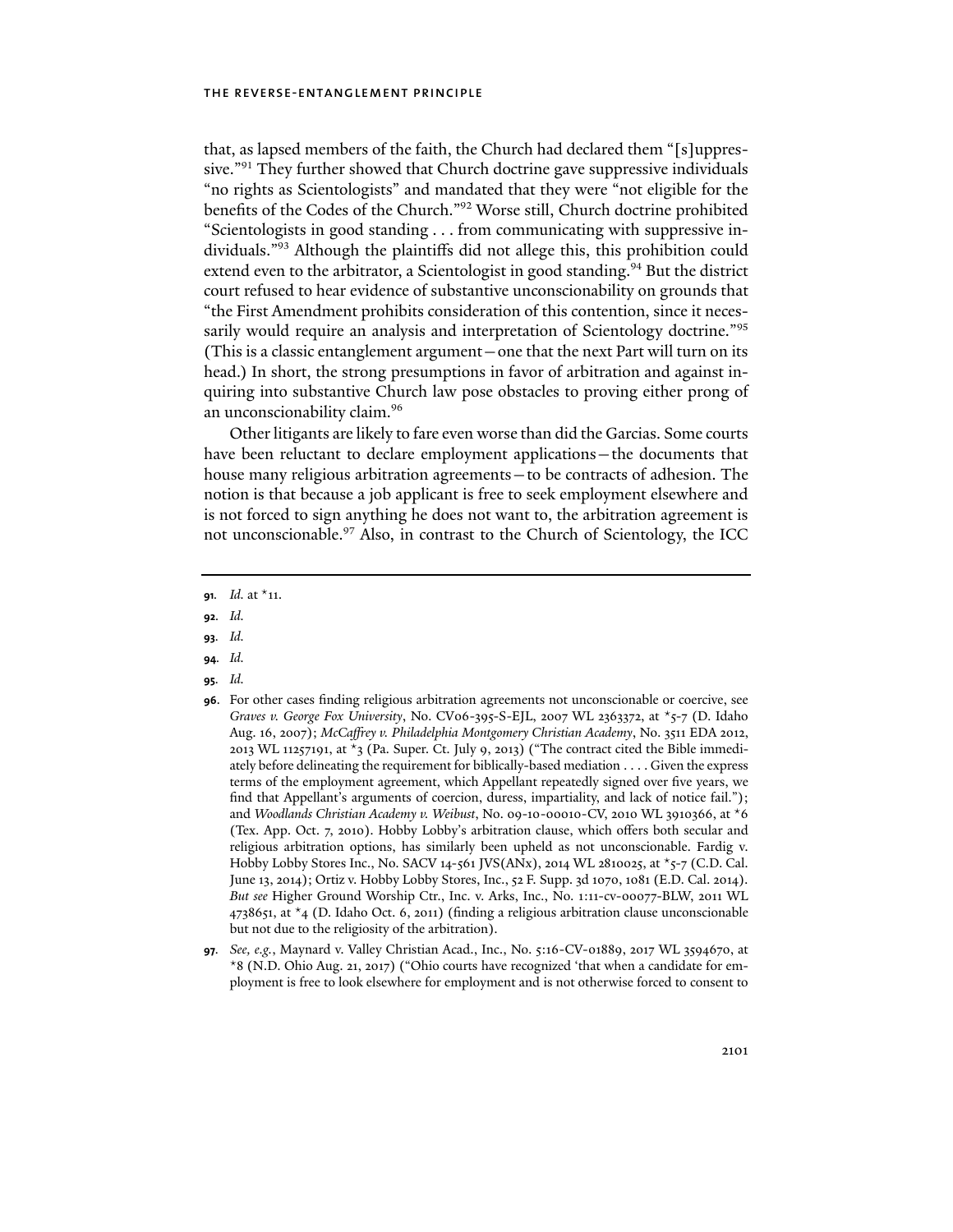and many batei din have well-established and well-publicized rules of procedure,<sup>98</sup> which will undermine a litigant's claim of procedural unconscionability.99 In *Maynard v. Valley Christian Academy, Inc.*, a district court refused to find unconscionability because the ICC's "website" was a "conventionally convenient avenue of access to the Rules [of Procedure for Christian Conciliation]," and the plaintiff also "could have phoned [the ICC] or even initiated written correspondence to request additional information or an explanation of the Rules."100 Although few new hires pause to research religious arbitration rules before signing their employment contracts, the accessibility of those rules poses a substantial barrier to unconscionability claims.

The existence of these organizations' concrete and well-publicized rules also undermines a second possible contract defense, namely that a religious arbitration clause constitutes an illusory promise. The *Easterly* court acknowledged that an arbitration agreement may be invalidated as an illusory promise if one of the parties "maintained the right to essentially make up the rules as it went along."101 But the Rules of Procedure for Christian Conciliation are "promulgated by an uninvolved third party, much like the rules established by the American Arbitration Association."102 And critically, in the *Maynard* court's words, "the Rules of Christian Conciliation" do not "include any express reservation of indefinite

the arbitration agreement, the agreement to arbitrate is not unconscionable.'" (quoting Short v. Res. Title Agency, No. 95839, 2011 WL 1203906, at \*4 (Ohio Ct. App. Mar. 31, 2011))); Rogers v. Brown, 986 F. Supp. 354, 359 (M.D. La. 1997) (holding that a fast-food job applicant "could have avoided the clause by simply rejecting the employment with the defendant," and noting that the plaintiff "failed to submit any evidence that other similar jobs were not available and thus, she was required to take the KFC job even though she did not approve of the arbitration provision"); Krusinski v. DaimlerChrysler Corp., No. 239873, 2004 WL 315171, at \*3 (Mich. Ct. App. Feb. 19, 2004) (observing that "plaintiff did not feel that she had no choice but to accept defendant's conditions; she was perfectly prepared to turn down a summer job and continue working at her present employment if the proffered job was not to her liking"); Young v. Prudential Ins. Co. of Am., 688 A.2d 1069, 1078 (N.J. App. Div. 1997) (observing that *Gilmer* "obviously contemplated avoidance of the arbitration clause only upon circumstances substantially more egregious than the ordinary economic pressure faced by every employee who needs the job"). *But see* Circuit City Stores, Inc. v. Adams, 279 F.3d 889, 896 (9th Cir. 2002) (holding that Circuit City's employment application constituted an unconscionable contract of adhesion).

**<sup>98</sup>***. See Rules of Procedure*, *supra* note 57; *see also supra* note 54.

**<sup>99</sup>***. See, e.g.*, Easterly v. Heritage Christian Sch., Inc., No. 1:08-cv-1714-WTL-TAB, 2009 WL 2750099, at \*3 (S.D. Ind. Aug. 26, 2009).

**<sup>100</sup>***. Maynard*, 2017 WL 3594670, at \*8.

**<sup>101</sup>***. Easterly*, 2009 WL 2750099, at \*3.

**<sup>102</sup>***. Id.*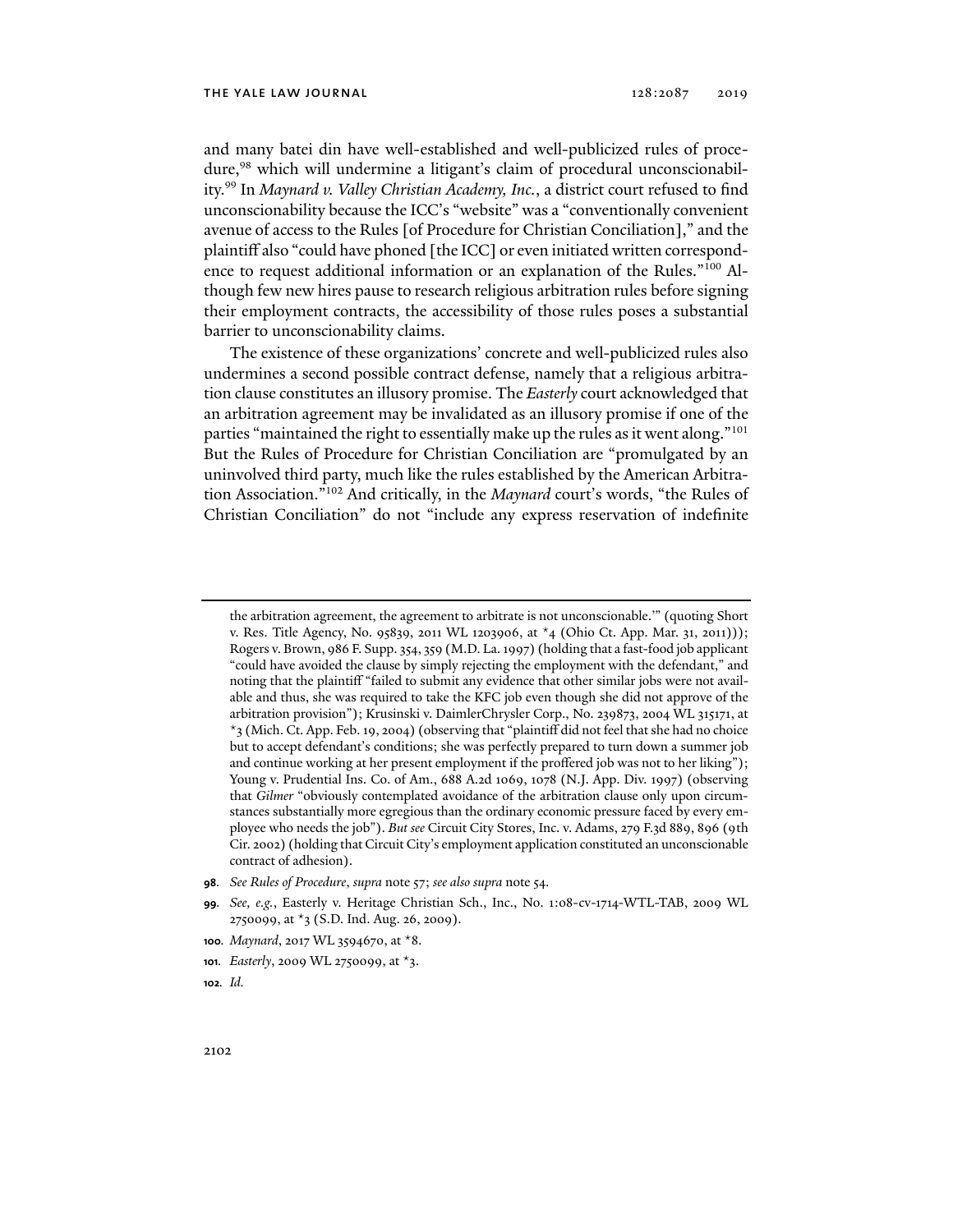power to alter the terms of the agreement as to render [the religious party's] promise 'illusory.'"103

Nor, generally, are religious arbitration clauses void for lack of consideration. Where an arbitration clause is "binding on both" parties, the "mutual obligation" will usually constitute sufficient consideration under state law.104 In *Maynard*, for instance, the court found there was consideration because both the employee and the religious employer were contractually bound to resolve disputes through Christian mediation.<sup>105</sup>

## *D. Effective Vindication: A Narrow Exception for Statutory Rights*

Litigants might also try to invoke a "judge-made exception to the FAA" that allows courts to "invalidate agreements that prevent the 'effective vindication' of a federal statutory right."<sup>106</sup> In 1985, the Supreme Court suggested it might invalidate "as against public policy" an arbitration agreement that operated as a "prospective waiver of a party's right to pursue statutory remedies."<sup>107</sup> In subsequent cases, though, the Court repeatedly found that arbitral fora *did* provide an adequate opportunity to vindicate statutory rights.<sup>108</sup> The Court, for example, upheld as effectively vindicating rights an agreement requiring small businesses to arbitrate antitrust claims against American Express individually rather than as a class.109 It even held that a Japanese arbitrator could effectively vindicate an American plaintiff's rights under American antitrust law against a Japanese monopolist.<sup>110</sup>

The Court further clarified that arbitration agreements concerning discrimination claims under civil rights laws warrant no special treatment. In *14 Penn Plaza LLC v. Pyett*, the Court criticized one of its earlier cases because it "erroneously assumed that an agreement to submit statutory discrimination claims to

**105***. Maynard*, 2017 WL 3594670, at \*9.

- **107**. Mitsubishi Motors Corp. v. Soler Chrysler-Plymouth, Inc., 473 U.S. 614, 637 n.19 (1985).
- **108***. See, e.g.*, *Am. Express*, 133 S. Ct. at 2310-11; 14 Penn Plaza LLC v. Pyett, 556 U.S. 247, 273-74 (2009); Gilmer v. Interstate/Johnson Lane Corp., 500 U.S. 20, 28 (1991).
- **109***. Am. Express*, 133 S. Ct. at 2311-12.
- **110***. Mitsubishi*, 473 U.S. at 636-37.

**<sup>103</sup>***. Maynard*, 2017 WL 3594670, at \*4.

**<sup>104</sup>***. Id.* at \*9; *see, e.g.*, Williams-Jackson v. Innovative Senior Care Home Health of Edmond, LLC, 727 F. App'x. 965, 969 (10th Cir. 2018) ("[B]inding, mutual promises made by an employer and employee to arbitrate supply adequate consideration to support an arbitration agreement."); Tinder v. Pinkerton Sec., 305 F.3d 728, 734 (7th Cir. 2002) ("An employer's promise to arbitrate in exchange for an employee's promise to do the same constitutes sufficient consideration to support the arbitration agreement.").

**<sup>106</sup>**. Am. Express Co. v. Italian Colors Rest., 133 S. Ct, 2304, 2310 (2013).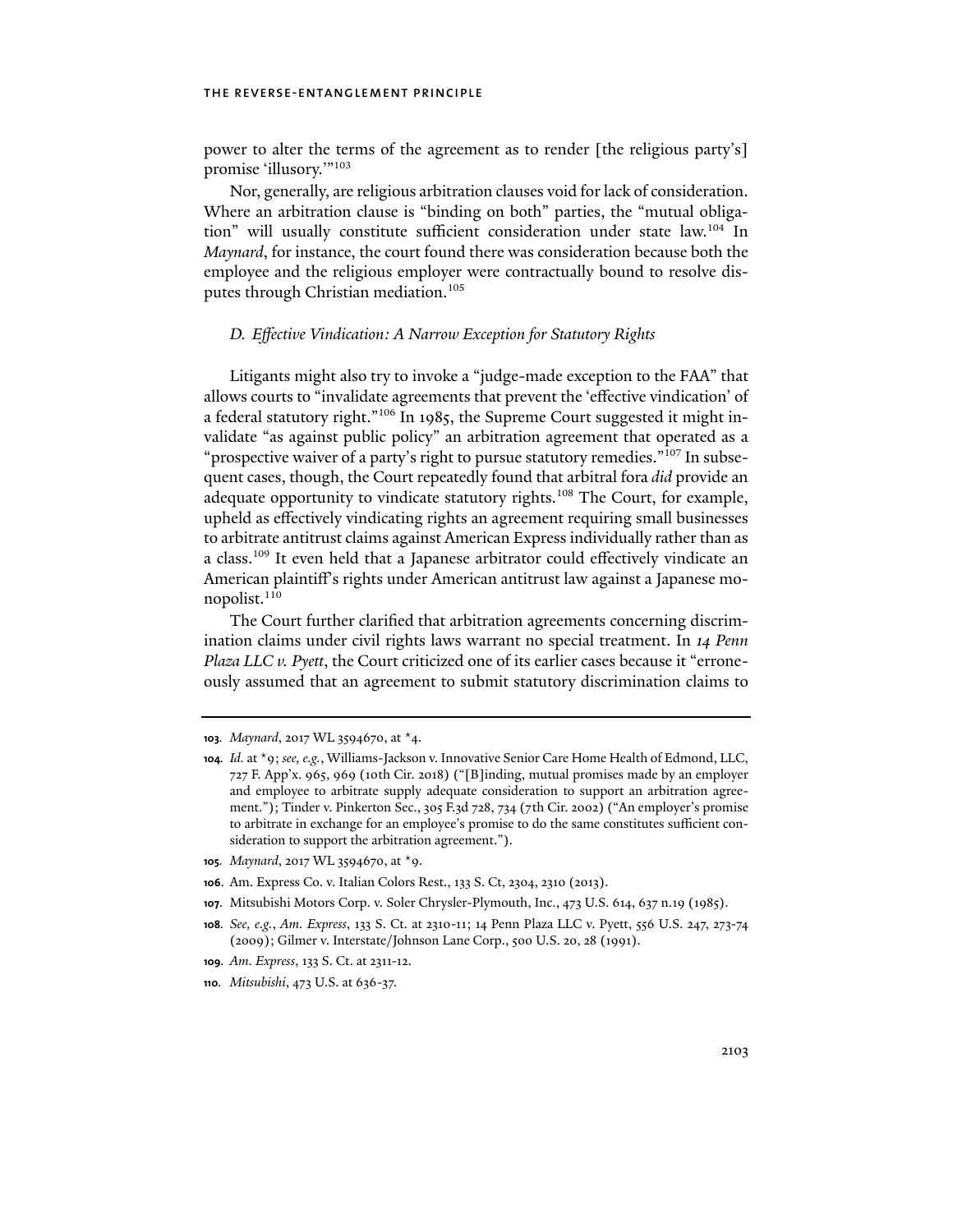arbitration was tantamount to a waiver of those rights."111 It also asserted that an "arbitrator's capacity to resolve complex questions of fact and law extends with equal force to discrimination claims" as to "contractual disputes."<sup>112</sup> Thus, without more, the mere fact that a litigant is forced to submit statutory claims even civil rights claims—to arbitration will not amount to ineffective vindication or prospective waiver.

The Court has, however, acknowledged the possibility that some arbitration clauses, including those "forbidding the assertion of certain statutory rights" in court *or* in arbitration, or those imposing filing fees "so high as to make access to the forum impracticable," could violate the prospective-waiver rule.<sup>113</sup> Indeed, some lower courts have used the effective-vindication doctrine to invalidate arbitration agreements—for instance, where an arbitration agreement explicitly waived the Title VII right to attorneys' fees.<sup>114</sup> At the extreme, a religious tribunal that categorically refuses to vindicate a certain federal right on scriptural grounds arguably fails to provide a true right to pursue a statutory remedy. And more broadly, perhaps a religious tribunal that merely "take[s] into consideration" federal law fails to treat federal law as creating binding rights at all. Litigants could argue that such a tribunal provides at most a possibility, but not a right, of pursuing statutory remedies. Religious arbitration of secular statutory rights may well be a rare example of ineffective vindication. But the Supreme Court's reluctance to expand that doctrine, as well as its unpredictable application in the lower courts, makes it a less-than-ideal tool for litigants seeking to avoid arbitration.

To take stock: litigants challenging a religious-arbitration clause are unlikely to prevail under common law doctrines of unconscionability or illusory promise. Furthermore, courts generally adhere to the fiction that parties do not waive any statutory rights by agreeing to arbitrate. Because courts tend to rest their holdings on federal statutory arbitration policy or the Free Exercise Clause, these litigants need a theory of equal weight. In light of the absence of strong contractual or statutory defenses to religious arbitration, the next Part offers a constitutional solution.

**<sup>111</sup>***. 14 Penn Plaza LLC*, 556 U.S. at 265.

**<sup>112</sup>***. Id.* at 268, 269.

**<sup>113</sup>***. Am. Express*, 133 S. Ct. at 2310-11.

**<sup>114</sup>***. See, e.g.*, Safranek v. Copart, Inc., 379 F. Supp. 2d 927, 931 (N.D. Ill. 2005); Gambardella v. Pentec, Inc., 218 F. Supp. 2d 237, 246-47 (D. Conn. 2002). Where a plaintiff merely argues that arbitration is too expensive, courts may be less sympathetic. One district court found that a plaintiff who couldn't afford arbitration because she was unemployed, heavily in debt, uninsured, feeding one child and pregnant with another, and supporting family abroad was not exempted from arbitration because it was still possible for her "to obtain gainful employment." Koridze v. Fannie Mae Corp., 593 F. Supp. 2d 863, 870 (E.D. Va. 2009).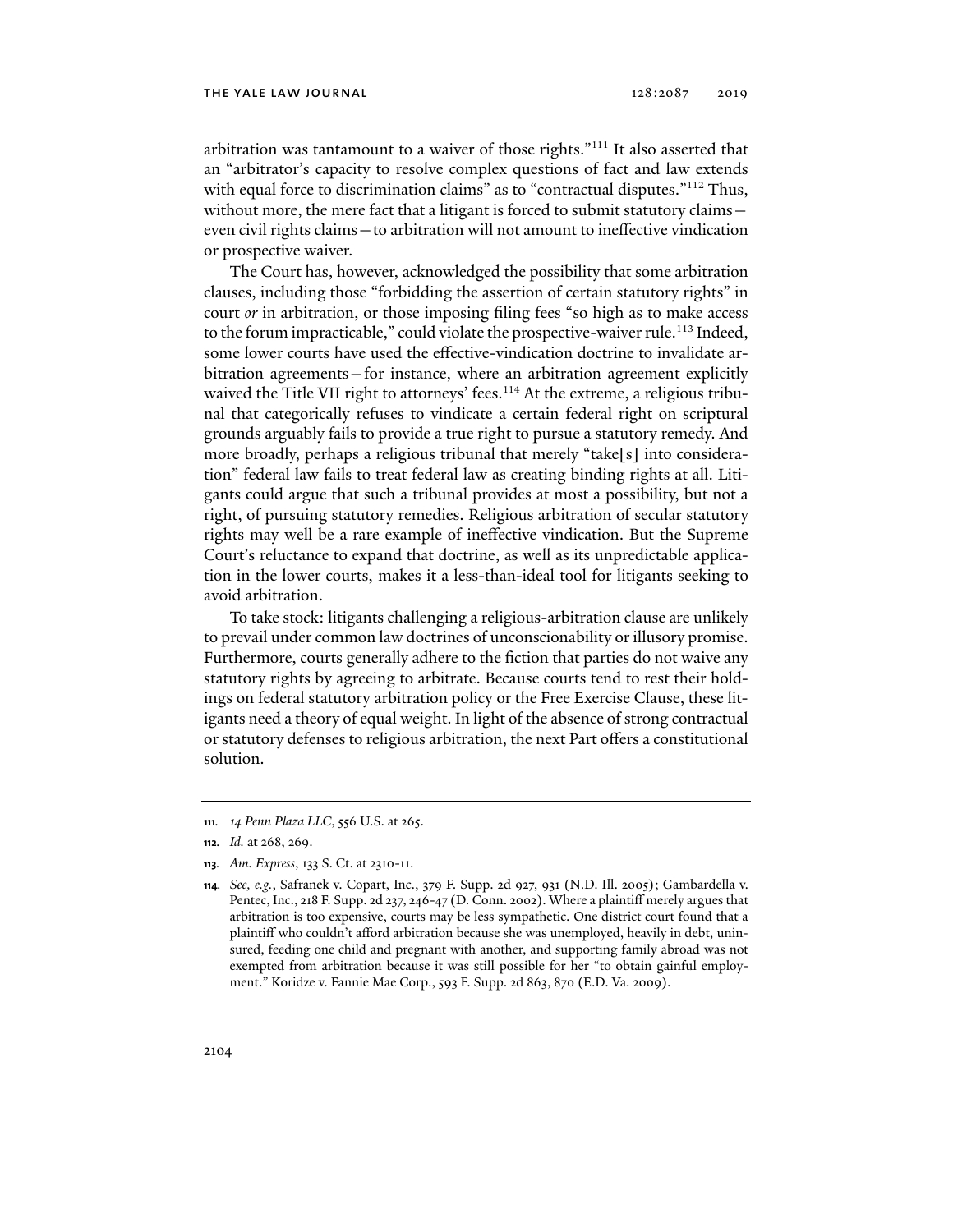Arbitrators have the power to rule on federal rights, subject to minimal judicial review, and case law in practice allows religious arbitrators to override secular law in favor of religious law. The intersection of these two facts means that a virtually unreviewable religious tribunal can have the final say on whether a citizen's federal rights were violated. Religious arbitration thus has the potential to gravely threaten civil rights. We think most readers, regardless of their feelings about religion or arbitration generally, would have misgivings about a Sharia arbitrator adjudicating gay rights or an Orthodox beth din adjudicating genderdiscrimination claims. But this isn't just worrisome—it's unconstitutional.

The remainder of this Comment offers a constitutional solution to protect federal rights from religious interference. Commentators have previously identified a few ways in which religious arbitration implicates the Religion Clauses of the First Amendment. For instance, Jeff Dasteel has argued that courts violate the Free Exercise Clause when they compel the weaker party to a contract of adhesion to participate in religious arbitration.<sup>115</sup> And, as will be discussed below, the Supreme Court has on numerous occasions addressed the Establishment Clause problems that arise when courts encroach on the power of religious tribunals. To date, however, no one has identified the Establishment Clause problem that arises when religious courts pose a threat to secular rights. This Comment argues that courts violate the Establishment Clause when they enforce arbitration that entangles religious principles with secular law. It articulates a reverse-entanglement principle, which provides an alternative theory under which litigants can challenge coercive religious-arbitration clauses.

## *A. "Reverse" Entanglement: A Longstanding Constitutional Principle*

At first glance, the Supreme Court's headline-grabbing Establishment Clause precedents may seem largely unrelated to court-church entanglement. Better-known cases tend to arise when the state throws its weight behind a particular religious practice—by displaying a nativity scene, for instance, or by mandating school prayer. In court-church entanglement cases, by contrast, the state is not adopting one religion over another. Thus, the Supreme Court's standard tests for Establishment Clause violations may feel inapposite.<sup>116</sup> For this reason,

**<sup>115</sup>**. Jeff Dasteel, *Religious Arbitration Agreements in Contracts of Adhesion*, 8 Y.B. ON ARB. & MEDIA-TION 45, 61 (2016) ("When a court orders a party to engage in religious arbitration, the court is requiring the party to participate in religion or its exercise, thereby substantially burdening that person's free exercise of religion.").

**<sup>116</sup>***. Cf.* Newdow v. Roberts, 603 F.3d 1002, 1017 (D.C. Cir. 2010) (Kavanaugh, J., concurring) ("[T]he Supreme Court's Establishment Clause jurisprudence does not set forth a one-size-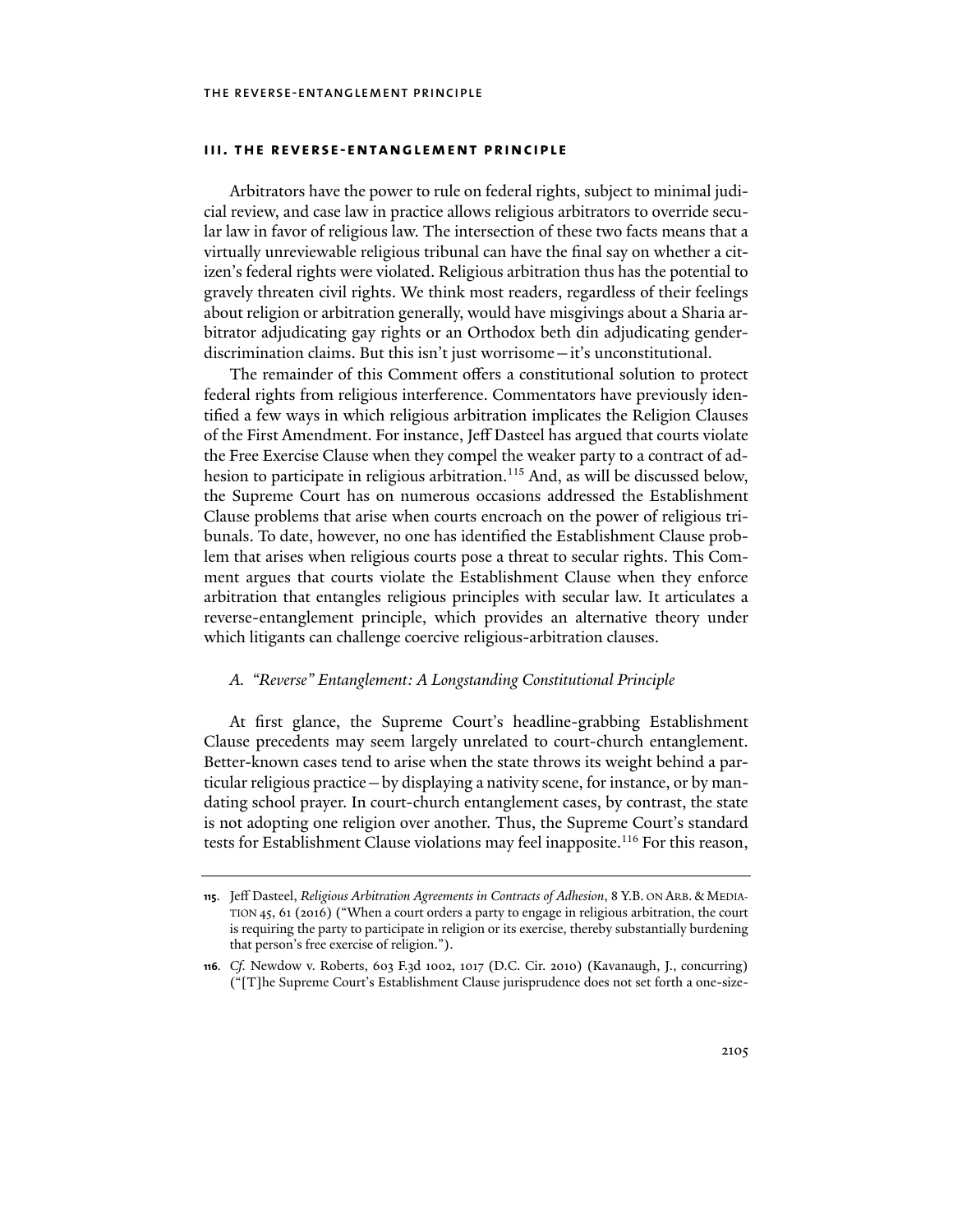some academics have disparaged the Court's church-state entanglement precedents as archaic.<sup>117</sup> But understanding what is really at stake in these cases can shed light on the mysterious "entanglement" prong in well-known Establishment Clause cases like *Lemon v. Kurtzman*. 118

A commonly invoked principle for disallowing court-church entanglement is church autonomy.<sup>119</sup> On this view, the Establishment Clause's ban on entanglement protects the freedom of religious organizations to decide religious questions without secular government interference.<sup>120</sup> A problem with this view, however, is that it makes the Establishment Clause's entanglement prohibition superfluous; the Free Exercise Clause already shields religious liberty from state interference. Some courts and commentators have recognized this and have concluded that entanglement is really a Free Exercise Clause issue, not an Establishment Clause one.<sup>121</sup> But that is the wrong conclusion to draw. In addition to threatening individual free exercise, entanglement may pose an additional harm that is at the very heart of the Establishment Clause.

The Constitution states that the government "shall make no law respecting an establishment of religion, *or* prohibiting the free exercise thereof."<sup>122</sup> These are two separate edicts, which means that an Establishment Clause violation can arise even when no person is deprived of religious liberty. If every single citizen converted to Judaism tomorrow, it would still offend the Constitution for Congress to declare America a Jewish state. It would make no difference if the law coerced no one – or even if every single person *voted* for it.<sup>123</sup> The Constitution independently bars governmental establishment of religion, even if not a single citizen's free exercise is infringed upon. Thus, it must be the case that the entanglement prohibition in the Establishment Clause is not solely concerned with individual rights.

- **118**. 403 U.S. 602 (1971).
- **119**. Esbeck, *supra* note 117, at 44.
- **120**. *See* Kedroff v. Saint Nicholas Cathedral, 344 U.S. 94, 116 (1952).
- **121***. See* Esbeck, *supra* note 117, at 50-51 & n.208 (critiquing courts and scholars for taking this view and arguing that entanglement presents a structural Establishment Clause problem).
- **122**. U.S. CONST. amend. I (emphasis added).
- **123**. While this observation might seem odd, it is what the Amendment says on its face. To be sure, some of the founders like James Madison viewed coercion of religious minorities as the great evil associated with a national religion. *See* 1 THOMAS HART BENTON, ABRIDGMENT OF THE DEBATES OF CONGRESS, FROM 1789 TO 1856, at 138 (N.Y.C., D. Appleton & Co. 1860).

fits-all test . . . . Rather, the Court ordinarily analyzes cases under various issue-specific rules and standards it has devised.").

**<sup>117</sup>**. MEIR DAN-COHEN, RIGHTS, PERSONS, AND ORGANIZATIONS: A LEGAL THEORY FOR BUREAU-CRATIC SOCIETY 177 (1986); Carl H. Esbeck, *The Establishment Clause as a Structural Restraint on Governmental Powe*r, 84 IOWA L. REV. 1, 50 (1998).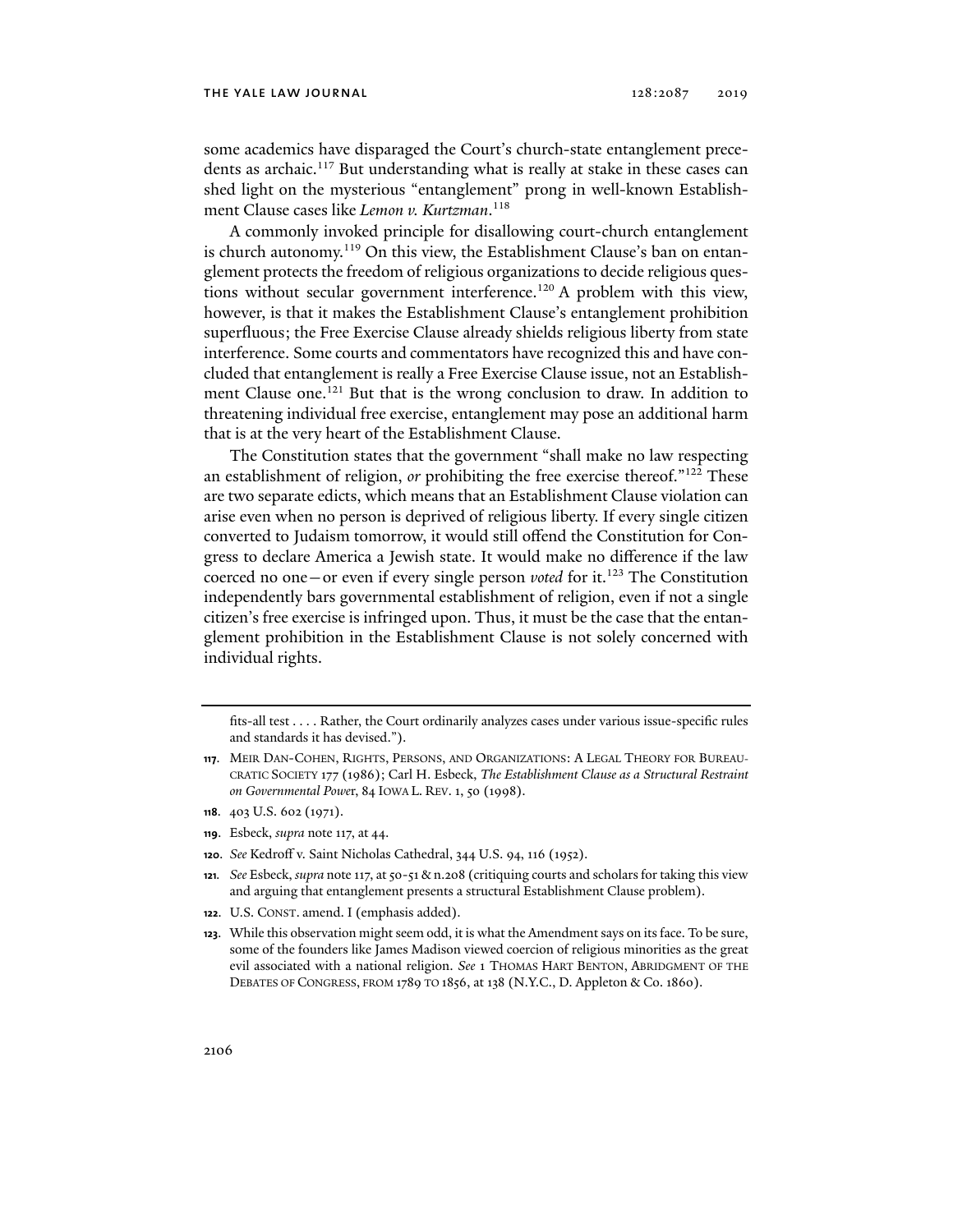What, then, does the Establishment Clause protect that other constitutional provisions do not? Simply put, the Establishment Clause's "wall of separation between church and state" is what keeps religion out of government.<sup>124</sup> Just as the Free Exercise Clause "secure[s] religious liberty from the invasions of the civil authority," the Establishment Clause "rescue[s] temporal institutions from religious interference."125 It gives force to the familiar liberal idea that the moral legitimacy of government action depends on secular reason giving. The state cannot exercise coercive power arbitrarily—it must justify its laws and acts, and it must do so in terms that are meaningful to all citizens.

Political theorists have struggled to define the precise contours of what constitutes a legitimate "public reason" for government action.<sup>126</sup> It simply is not true that secular reasons are acceptable to all whereas religious reasons are only acceptable to a few. "We passed this law because it will drastically redistribute wealth" is a justification as objectionable to a libertarian as "We passed this law because the Koran commands it" is to an atheist. But even if we cannot explain why, most of us instinctively believe—and our Constitution appears to enshrine—the idea that religious ideas are different in kind. A law criminalizing polygamy because it promotes "patriarchal . . . despotism" is constitutional; a law criminalizing polygamy because "Almighty God" condemns it is unconstitutional.127 In sum, insulating secular law from religious interference is as critical a component of the entanglement prohibition as is the more oft-discussed protection of church autonomy. Call it the reverse-entanglement principle.

## *B. The Principle: Secular Interpretation for Secular Law, Religious Interpretation for Religious Law*

The reverse-entanglement argument can be thought of as the inverse of a related Establishment Clause principle long recognized by the Supreme Court. The Court has historically barred the use of secular principles to interpret religious law. In *Serbian Eastern Orthodox Diocese v. Milivojevich*, 128 the Court was asked to determine whether a secular state court could overturn a religious tri-

- **127**. Reynolds v. United States, 98 U.S. 145, 161, 166 (1879).
- **128**. 426 U.S. 696 (1976).

**<sup>124</sup>**. Letter from Thomas Jefferson to Nehemiah Dodge, Ephraim Robbins & Stephen S. Nelson, Danbury Baptist Ass'n (Jan. 1, 1802), https://www.loc.gov/loc/lcib/9806/danpre.html [https://perma.cc/42DE-V7SC].

**<sup>125</sup>**. Everson v. Bd. of Educ., 330 U.S. 1, 15 (1947) (analyzing the Establishment Clause and the Free Exercise Clause as two "complementary," rather than redundant, provisions).

**<sup>126</sup>**. For the broad contours of this debate, see the sources cited in Jonathan Quong, *Public Reason*, STAN. ENCYC. PHIL. (Oct. 24, 2017), https://plato.stanford.edu/entries/public-reason [https://perma.cc/WQC7-WWXP].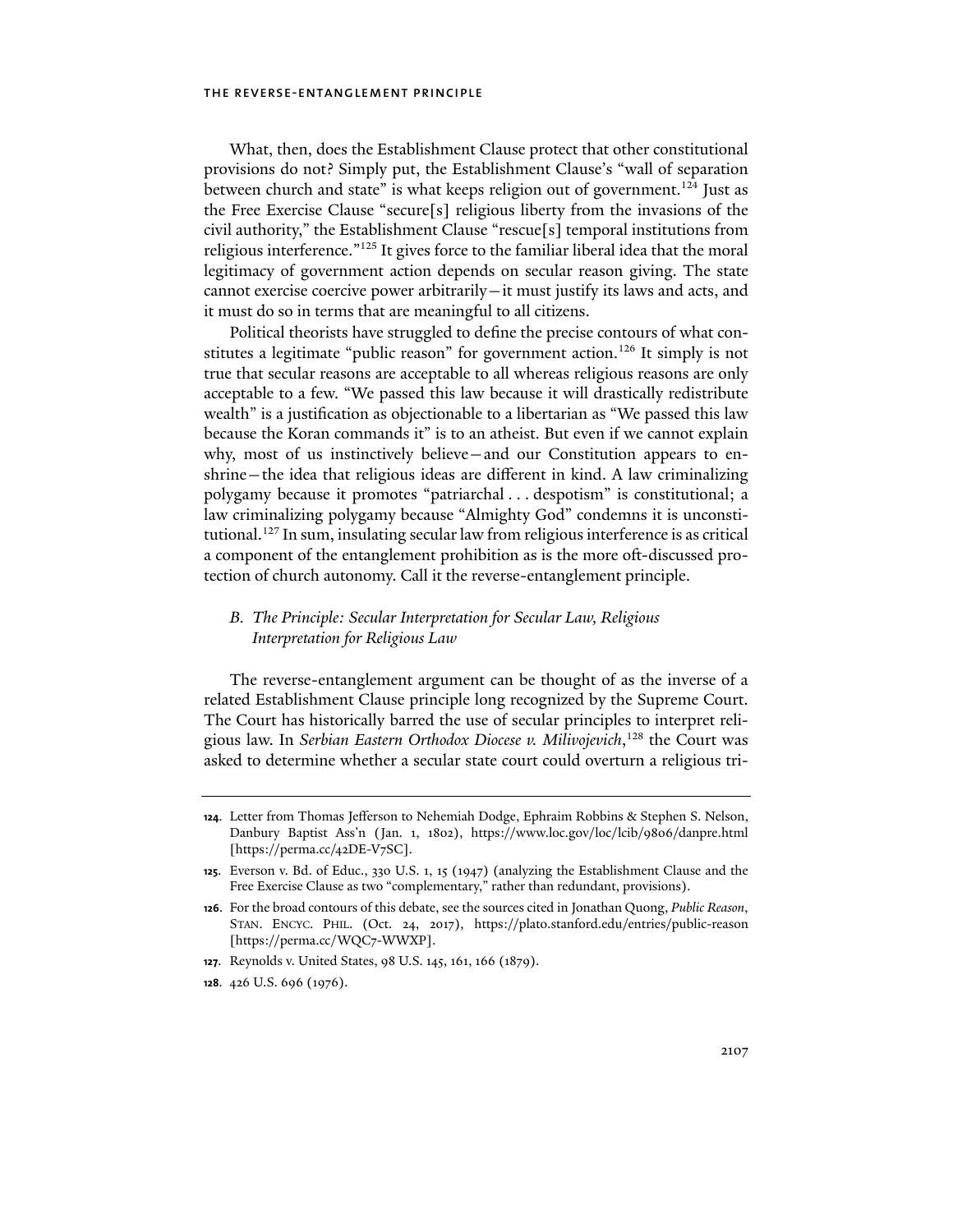bunal's decision to defrock a bishop. This was no minor religious dispute: the question of the bishop's legitimacy was part of a broader "American schism" in the Serbian Church, which the Court was in effect asked to adjudicate.<sup>129</sup> Part of the relief sought by the plaintiff was "to have himself declared the true Diocesan Bishop" by a civil court.<sup>130</sup> The state court ultimately rejected the Serbian Holy Assembly's decision on grounds that the tribunal's process was "not conducted according to the Illinois Supreme Court's interpretation of the Church's constitution and penal code."<sup>131</sup>

The U.S. Supreme Court reversed the Supreme Court of Illinois. Justice Brennan held that the Establishment Clause barred a civil court from adjudicating questions of religious doctrine. The Court identified a "substantial danger that the State will become entangled in essentially religious controversies."132 Specifically, the Court was concerned that civil courts would infringe on religious law by applying secular reasoning. The Justices pointed to fundamental differences between religious and secular legal traditions:

Indeed, it is the essence of religious faith that ecclesiastical decisions are reached and are to be accepted as matters of faith whether or not rational or measurable by objective criteria. Constitutional concepts of due process, involving secular notions of "fundamental fairness" or impermissible objectives, are therefore hardly relevant to such matters of ecclesiastical cognizance.<sup>133</sup>

The Court was concerned about protecting the right of religious tribunals to put faith above all other considerations—even to the point where an outsider might see their decisions as arbitrary or irrational. A court forcing a religious tribunal to comport with secular notions of rationality and objectivity would create a constitutionally impermissible entanglement. The Court held that when religious tribunals decide "purely ecclesiastical" disputes, "the Constitution requires that civil courts accept their decisions as binding upon them."134

Importantly, *Serbian* does not stand for the principle that all court involvement with religious tribunals constitutes entanglement. After all, the holding of *Serbian* itself required a court to put the force of law behind a decision of a reli-

- **133***. Id.* at 714-15.
- **134***. Id.* at 725.

**<sup>129</sup>**. Radomir Popovic, *Serbian Church in History: Serbian Church from 1766 to 1920*, SERBICA AMER-ICANA, http://www.eserbia.org/sachurch/1105-serbian-church-in-history [https://perma.cc  $/Q<sub>32</sub>TT-TPY<sub>5</sub>$ ].

**<sup>130</sup>***. Serbian*, 426 U.S. at 707.

**<sup>131</sup>***. Id.* at 708.

**<sup>132</sup>***. Id.* at 709.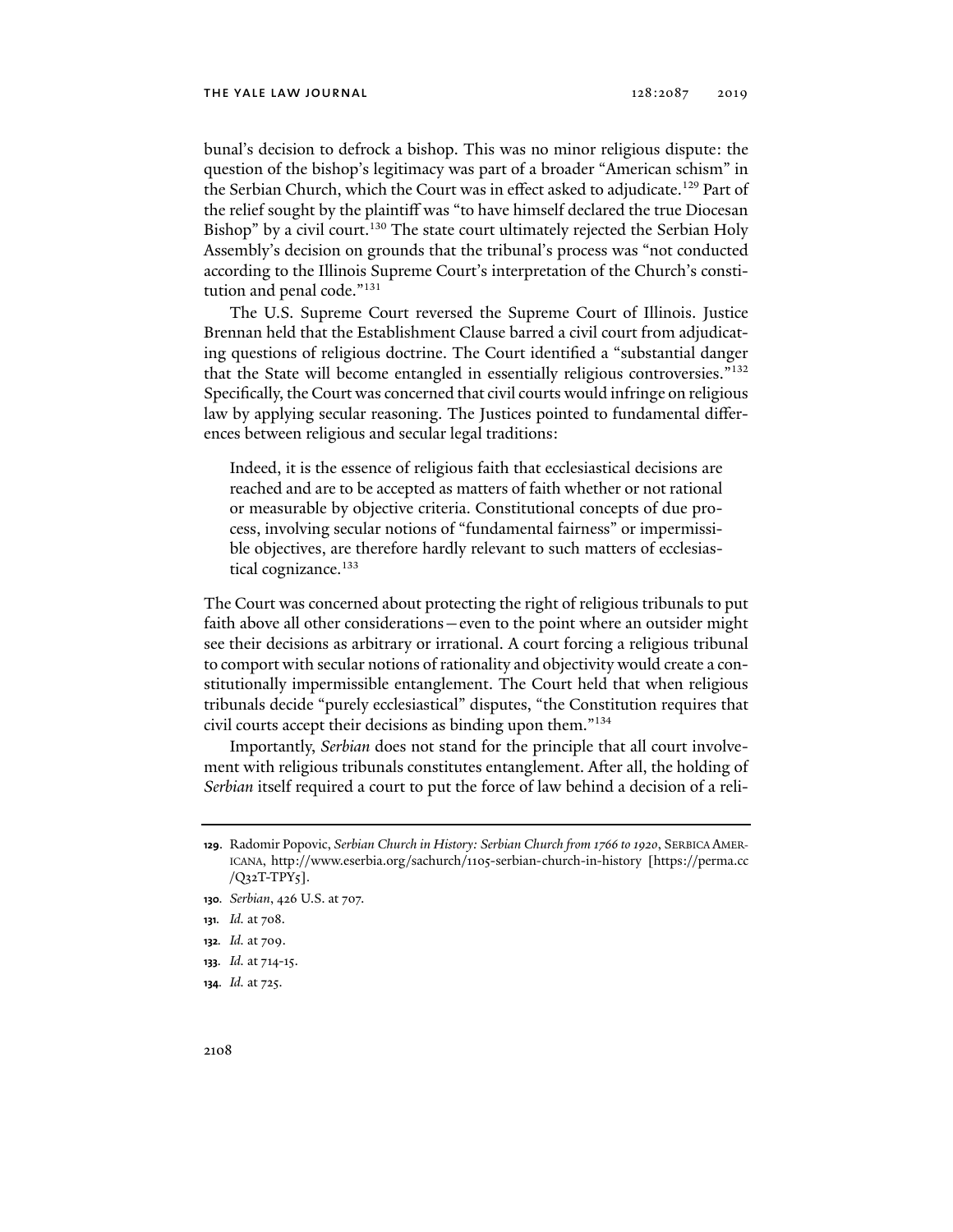gious tribunal. But, crucially, the religious tribunal's decision concerned a purely religious dispute. That is, the Holy Assembly's adjudication did not itself entangle religious principles and secular law. By contrast, in the Court's view, the Illinois court violated the Establishment Clause when it applied "neutral principles" to "an issue at the core of ecclesiastical affairs."135 In short, the constitutional offense was not opening the courthouse doors to religious disputes but entangling religious and secular legal traditions.

The Court's holding in a subsequent case, *Jones v. Wolf*, 136 revealed the power of this principle. Like *Serbian*, *Jones* concerned a property dispute following a religious schism. But whereas the state court in *Serbian* was asked to determine which side of the schism was the true church under the mother church's constitution, the state court in *Jones* was not called on to resolve any such religious dispute. Instead, it was asked to determine only whether the church's charter contained a trust provision or any other instructions on how to divide up property in the event of a schism. In short, the disputed provision in *Serbian* was of a religious nature, whereas the disputed provision in *Jones* was purely secular.137

Recognizing this pivotal difference, the Supreme Court in *Jones* carefully distinguished *Serbian* and reaffirmed the principle that secular and religious law should not be entangled. The Court clarified that "in determining whether the [church] document indicates that the parties have intended to create a trust," a "civil court must take special care to scrutinize the document in purely secular terms, and not to rely on religious precepts."138 That is, secular disputes call for the application of secular legal principles. But where "the constitution of the general church incorporates religious concepts in the provisions relating to the ownership of property" and "would require the civil court to resolve a religious controversy, then the court must defer to the resolution of the doctrinal issue by the authoritative ecclesiastical body."139 That is, religious disputes call for the application of religious principles.

**139***. Id.*

**<sup>135</sup>***. Id.* at 721.

**<sup>136</sup>**. 443 U.S. 595 (1979).

**<sup>137</sup>**. Technically, the *Jones* Court remanded the decision on a minor point that precisely vindicates this principle. In brief, the lower court properly used neutral principles to determine that the church constitution allocated the property to the "local congregation" rather than the "general church." But the lower court went wrong in making its own assessment of which warring faction constituted the "local congregation" under church doctrine. The Supreme Court remanded the case so that the lower court could defer to a religious tribunal on that issue. *See id.* at 606-10.

**<sup>138</sup>***. Id.* at 604.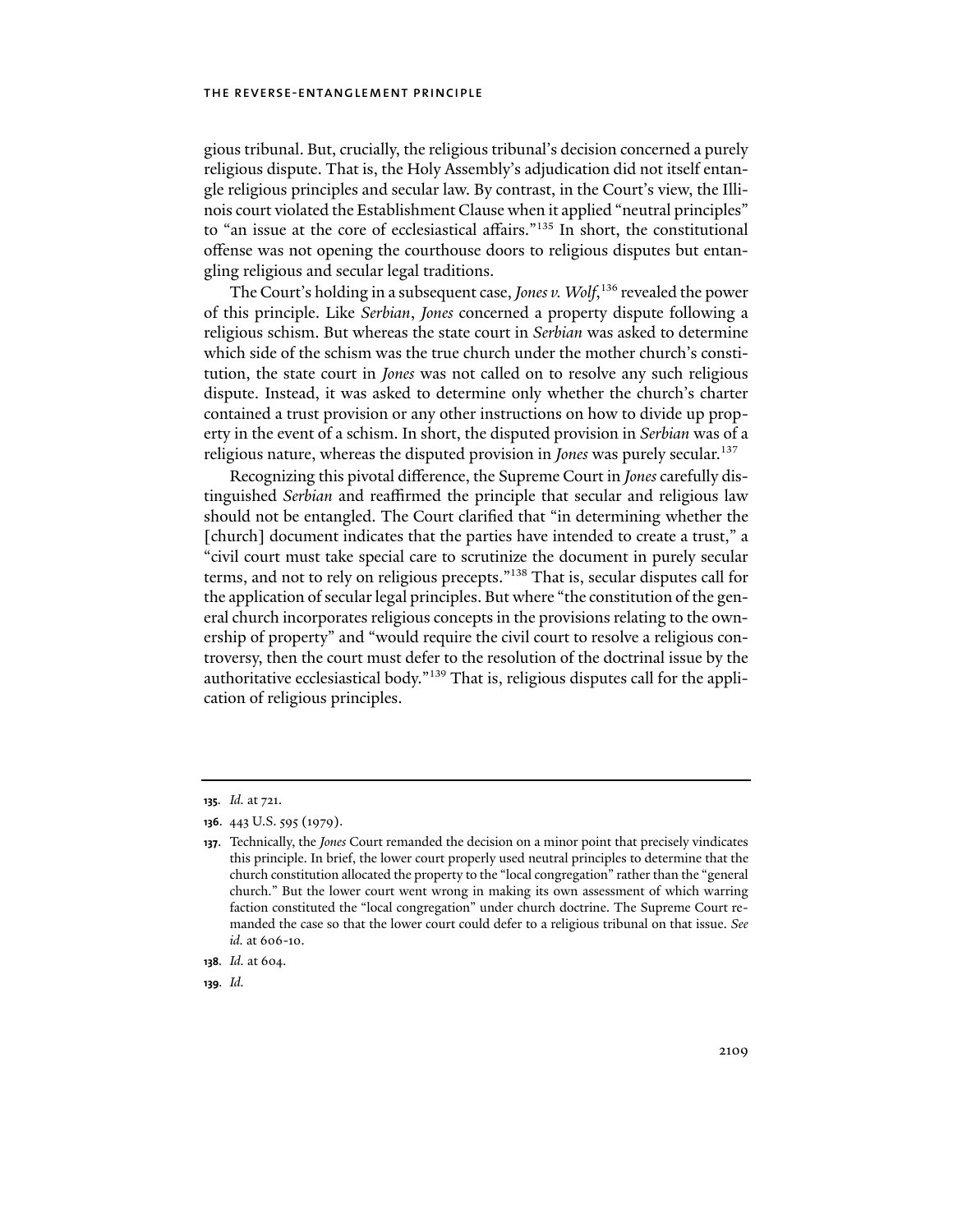|                         | <b>Religious Dispute</b>                                                                                                         | <b>Secular Dispute</b>                                                                                                                                                       |
|-------------------------|----------------------------------------------------------------------------------------------------------------------------------|------------------------------------------------------------------------------------------------------------------------------------------------------------------------------|
| Religious<br>Principles | Courts must defer to and enforce<br>a religious tribunal's interpreta-<br>tion of religious doctrine. Ser- secular law.<br>bian. | Courts should not enforce arbi-<br>trators' religious interpretation of                                                                                                      |
| Secular<br>Principles   | Serbian; Jones.                                                                                                                  | Courts may not do secular inter- Courts may do secular interpreta-<br>pretation of religious doctrine. tion of secular-law disputes in-<br>volving religious parties. Jones. |

The principle undergirding both *Serbian* and *Jones* directly implicates religious arbitration. *Jones* implicitly confirms that the constitutional threat of entanglement runs two ways. As the Court stated in *Lemon v. Kurtzman*, "The objective is to prevent, as far as possible, the intrusion of either [church or state] into the precincts of the other."140 And as *Jones* held, the Establishment Clause bars religious interpretation of secular law as much as it bars secular interpretation of church doctrine. The same factors that made the Illinois court a danger to Serbian Orthodox canon law also make religious arbitrators a danger to federal civil rights law. If religious law is to be shielded from "secular notions of 'fundamental fairness,"<sup>141</sup> so too must secular law be shielded from faith-based adjudication. When it comes to the separation of church and court, the Supreme Court has only had occasion to pronounce on cases in which a secular court posed a threat to religious law. Today, religious arbitration poses an equal but opposite threat to secular law. Courts should recognize a corollary to *Serbian* and *Jones*: a reverse-entanglement principle, under which courts should not authorize religion-infused adjudication of secular rights.

This entanglement is "reverse" in the sense that commentators and courts have traditionally worried about protecting religious tribunals from the state, and not the other way around. Here, the entanglement problem is that religious adjudication threatens the integrity of secular law. Of course, the prevailing view is that religious arbitrators are private actors and thus cannot themselves violate the Establishment Clause.<sup>142</sup> But when a secular court puts the force of law be-

**<sup>140</sup>**. 403 U.S. 602, 614 (1971).

**<sup>141</sup>***.* Serbian E. Orthodox Diocese for the U.S. & Can. v. Milivojevich, 426 U.S. 696, 715 (1976).

**<sup>142</sup>***. But see* Michael A. Helfand, *Arbitration's Counter-Narrative: The Religious Arbitration Paradigm*, 124 YALE L.J. 2994, 3035-38 (2015) (acknowledging but critiquing the fact that courts do not treat arbitration as state action).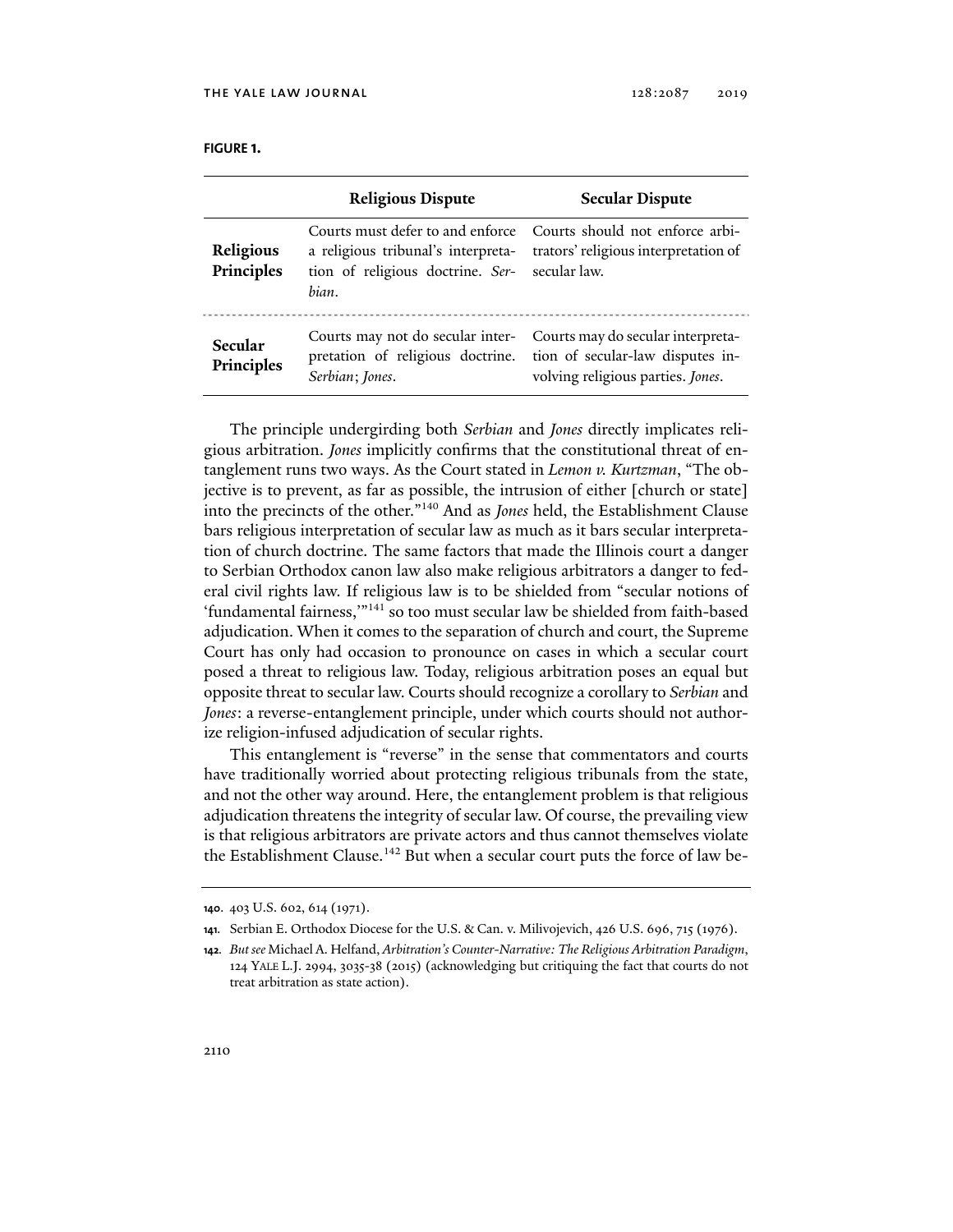hind an arbitral decision applying religious principles to secular law, it impermissibly sanctions an entanglement of church and state in violation of the Constitution.<sup>143</sup> The following Sections delve deeper into this state-action question.

# *C. Contrasting the Reverse-Entanglement Principle and a* Shelley v. Kraemer *State-Action Theory*

Although the Supreme Court has never so held, this Section makes the case that arbitration should be considered state action. Arbitration, legitimized by statute and enforced by courts, is a judicial function "fairly attributable to the [s]tate."144 And, as some scholars have observed, there is a case to be made that arbitration satisfies the Supreme Court's own analytical framework for state action as set forth in *Lugar v. Edmondson Oil Co.*145 and *Edmonson v. Leesville Concrete Co*. 146

In *Edmonson v. Leesville Concrete Co.*, the Supreme Court held that a private party who exercised "a traditional function of the government" with "overt, significant assistance of the court" should be treated as a state actor.<sup>147</sup> At issue was whether a litigant's private attorney who exercised a racially motivated peremptory challenge could be said to violate the Equal Protection Clause. The Court explained that jury selection was a traditional government function. The government is responsible for "locating and summoning" prospective jurors, paying those jurors, and enforcing jury duty through the coercive power of the state.<sup>148</sup> By allowing parties to exercise peremptory strikes, courts "permit litigants to assist the government" in this traditional judicial function.<sup>149</sup> And conversely, a "party who exercises a challenge invokes the formal authority of the court."<sup>150</sup> If the disqualified juror tries to show up for jury duty the next day, marshals will escort him out. In short, private parties should be treated as state actors when they exercise peremptory strikes because they are acting as an arm of the judiciary.

**<sup>143</sup>***. See infra* Section III.C.

**<sup>144</sup>**. Lugar v. Edmondson Oil Co., 457 U.S. 922, 937 (1982).

**<sup>145</sup>**. *Id.* 

**<sup>146</sup>**. 500 U.S. 614 (1991); *see, e.g.*, Richard C. Reuben, *Constitutional Gravity: A Unitary Theory of Alternative Dispute Resolution and Public Civil Justice*, 47 UCLA L. REV. 949, 990-1017 (2000). *But see* Sarah Rudolph Cole, *Arbitration and State Action*, 2005 BYU L. REV. 1, 50.

**<sup>147</sup>**. 500 U.S. at 624.

**<sup>148</sup>***. Id.* at 622-23.

**<sup>149</sup>***. Id.* at 620.

**<sup>150</sup>***. Id.* at 624.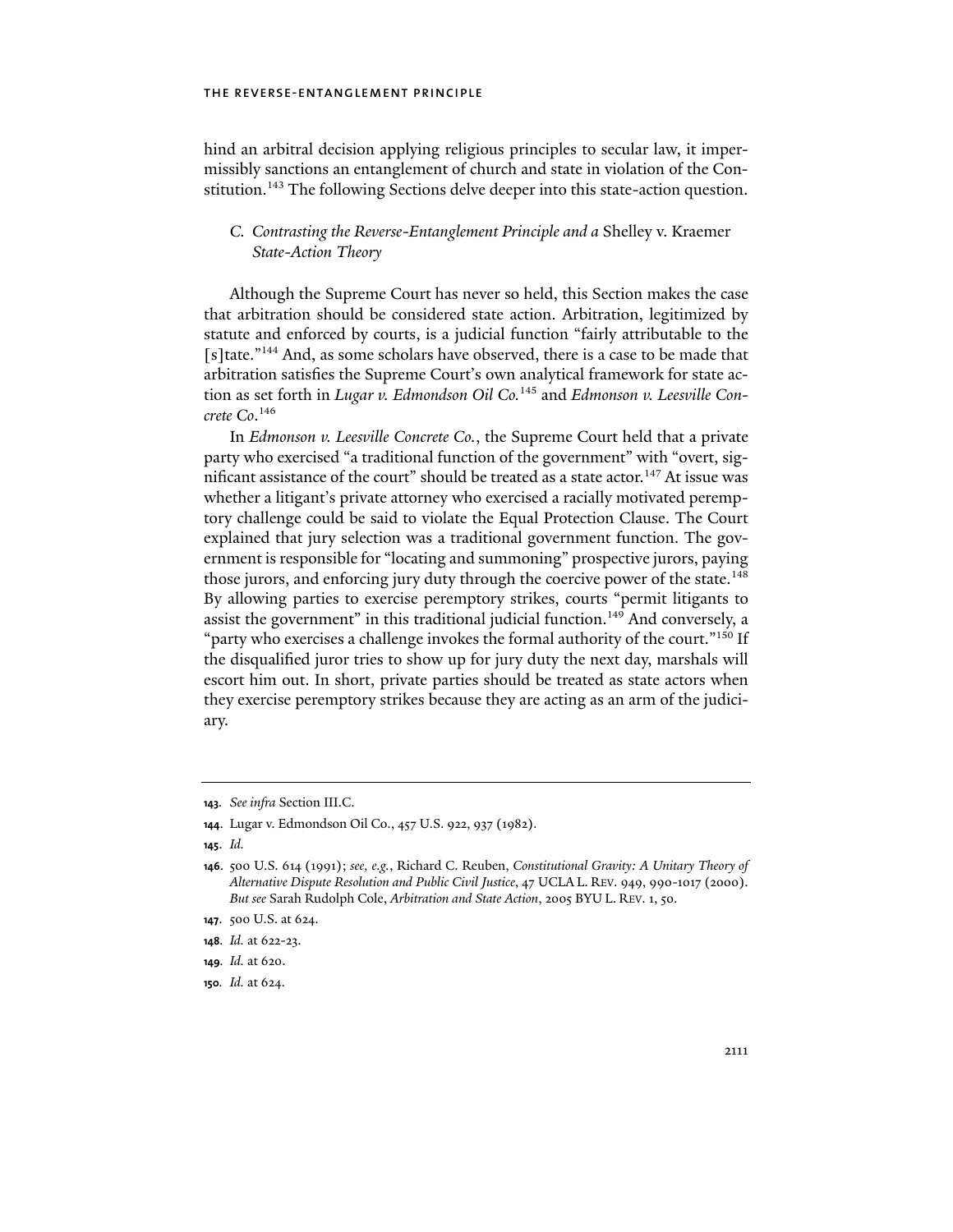An arbitrator is arguably more of an agent of the state than is a private attorney who exercises a peremptory strike. The arbitrator acts as trier of both fact and law. She holds hearings, weighs evidence, interprets legal authority, and issues judgments—quintessentially adjudicative acts. And these adjudicative acts become enforceable through "the formal authority of the court."<sup>151</sup> The FAA's deferential standard of review is another act of "overt, significant" government assistance to arbitrators.152 Thus, under *Edmonson*, arbitrators should arguably be treated as state actors bound by constitutional constraints when they adjudicate secular law.

This would not, of course, mean that arbitrators must comply with every constitutional stricture imposed on an Article III judge. Many forms of adjudication, from military tribunals to agency benefits determinations, are constitutionally required to provide procedural due process.<sup>153</sup> But the question of how much process is due is a flexible one, and an adjudication may be constitutionally sufficient without providing so much as a hearing.<sup>154</sup> Thus, arbitration could still provide an efficient alternative to a courtroom while satisfying minimal due process thresholds. Indeed, the FAA arguably bakes in certain procedural minimums already.155 Even if this would be a radical shift in how we think about arbitration, it might be a good one.<sup>156</sup> Considering that Congress has essentially deputized

- **154***. See* Mathews v. Eldridge, 424 U.S. 319, 333-34, 349 (1976).
- **155***. E.g.*, 9 U.S.C. § 10 (2018) (allowing courts to vacate arbitral awards where the arbitrator was biased or prejudiced the "rights of any party").
- **156**. Indeed, many plaintiffs have tried to bring due process claims against arbitrators over the years. Courts have historically dismissed these claims on grounds that private arbitrators are not state actors. These plaintiffs did not have case law on their side, but it seems they experienced arbitration as an interaction with the state—one in which they felt their constitutional rights ought to apply. *See, e.g.*, Davis v. Prudential Sec., Inc., 59 F.3d 1186, 1191 (11th Cir. 1995) ("[W]e agree with the numerous courts that have held that the state action element of a due process claim is absent in private arbitration cases."); FDIC v. Air Fla. Sys., Inc., 822 F.2d 833, 842 n.9 (9th Cir. 1987) ("The arbitration involved here was private, not state, action; it was conducted pursuant to contract by a private arbitrator."); Elmore v. Chi. & Ill. Midland Ry. Co., 782 F.2d 94, 96 (7th Cir. 1986) ("[T]he fact that a private arbitrator denies the procedural safeguards that are encompassed by the term 'due process of law' cannot give rise to a constitutional complaint."); MedValUSA Health Programs, Inc. v. MemberWorks, Inc., 872 A.2d 423, 428 (Conn. 2005) ("We conclude that, because an arbitration award does not constitute state action and is not converted into state action by the trial court's confirmation of that award, an arbitration panel's award of punitive damages does not implicate the due process clause, regardless of how excessive the award may be.").

**<sup>151</sup>***. Id.*

**<sup>152</sup>***. See supra* Part I.

**<sup>153</sup>***. See, e.g.*, Hamdi v. Rumsfeld, 542 U.S. 507 (2004).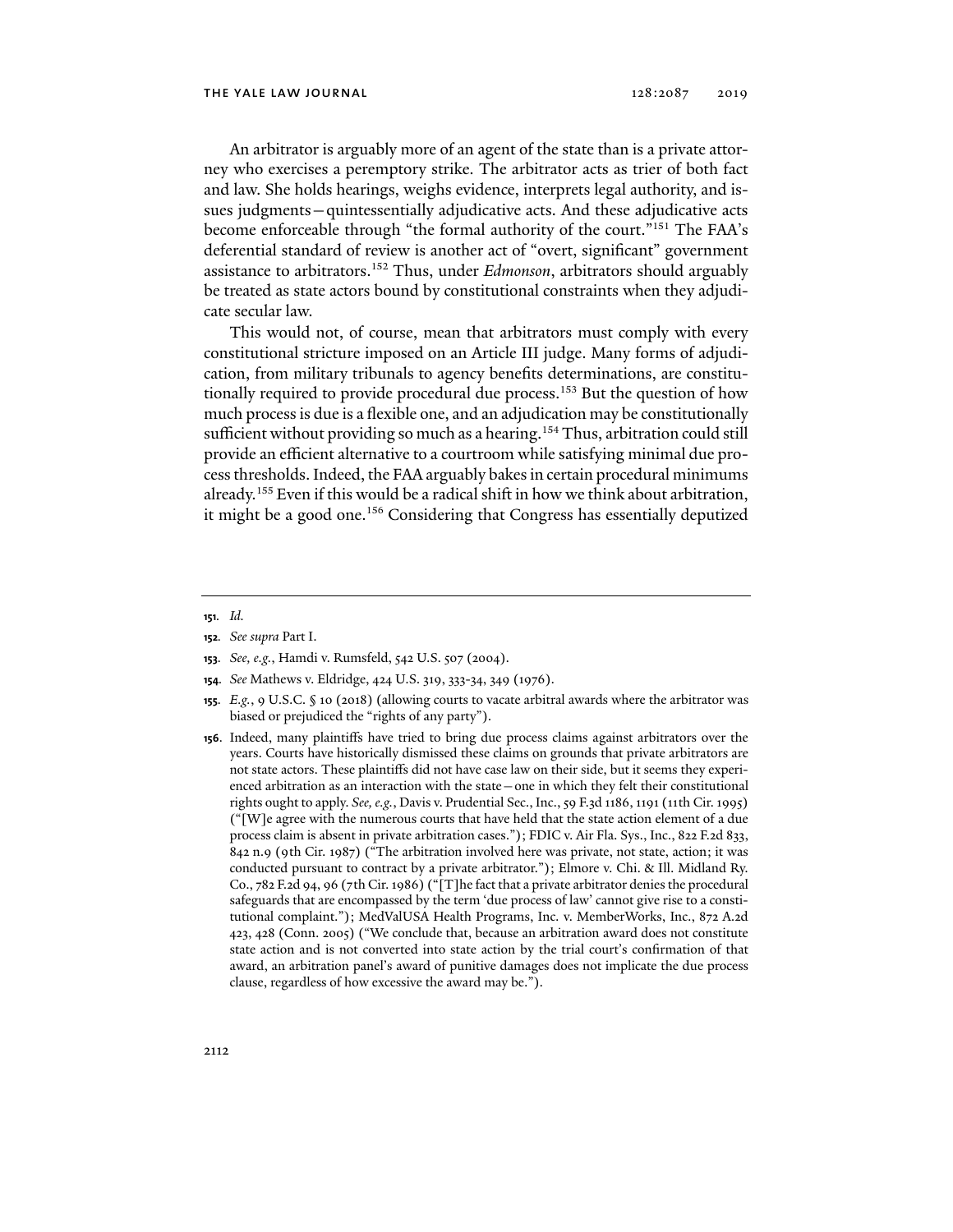arbitrators to adjudicate disputes with legal force, it might be right to insist that arbitrators abide by basic tenets of the rule of law.157

And so long as the arbitration qualifies as state action, when an arbitrator applies religious principles to a secular law, she violates the Establishment Clause's reverse-entanglement principle. Furthermore, it doesn't matter whether she does so because of a clause in the arbitration agreement or because of her own religious fervor. In short, this argument claims that the arbitrator, as a state judicial actor, may not mix religious tenets and secular rights. The argument therefore does not need to go as far as claiming that private parties *may not contract for religious adjudication of secular disputes*. That broader claim would rely on the more familiar state-action theory articulated in *Shelley v. Kraemer*158—and this Comment does not rely on it.

The issue in *Shelley* was whether a court could enforce a racially restrictive covenant—a contract by which private parties promised each other they would sell their land only to members of "the Caucasian race."<sup>159</sup> When one homeowner sold to the Shelleys, a black family, their white neighbors filed a lawsuit to enforce the covenant. After a hearing, the trial court denied relief; on appeal, the Supreme Court of Missouri directed the lower court to issue an order divesting the Shelleys of title.160 The U.S. Supreme Court, which granted certiorari, wanted to invalidate this lower-court order under the Equal Protection Clause. Clearly, the substance of the order—denying property rights to a black family on the basis of race—"could not be squared with the requirements of the Fourteenth Amendment if imposed by state statute or local ordinance."<sup>161</sup> But the Court conceded that the Fourteenth Amendment "erects no shield against merely private conduct, however discriminatory or wrongful."162 Thus, the Court had to advance a novel theory of state judicial action to strike down the lower court's order.

**<sup>157</sup>**. On the other hand, another way to read *Edmonson*—and even *Shelley v. Kraemer*, 334 U.S. 1 (1948), discussed further below—is that we heighten our sensitivity to state action when civil rights are at stake. The Supreme Court has never articulated why lawyers exercising peremptory strikes should be considered state actors when they threaten to compromise civil rights as opposed to other constitutional rights. But taking this restricted view at face value, arbitrators should come under constitutional scrutiny at least when they are tasked with interpreting civil rights law.

**<sup>158</sup>**. 334 U.S. 1.

**<sup>159</sup>***. Id.* at 4-5.

**<sup>160</sup>***. Id.* at 6.

**<sup>161</sup>***. Id.* at 11.

**<sup>162</sup>***. Id.* at 13.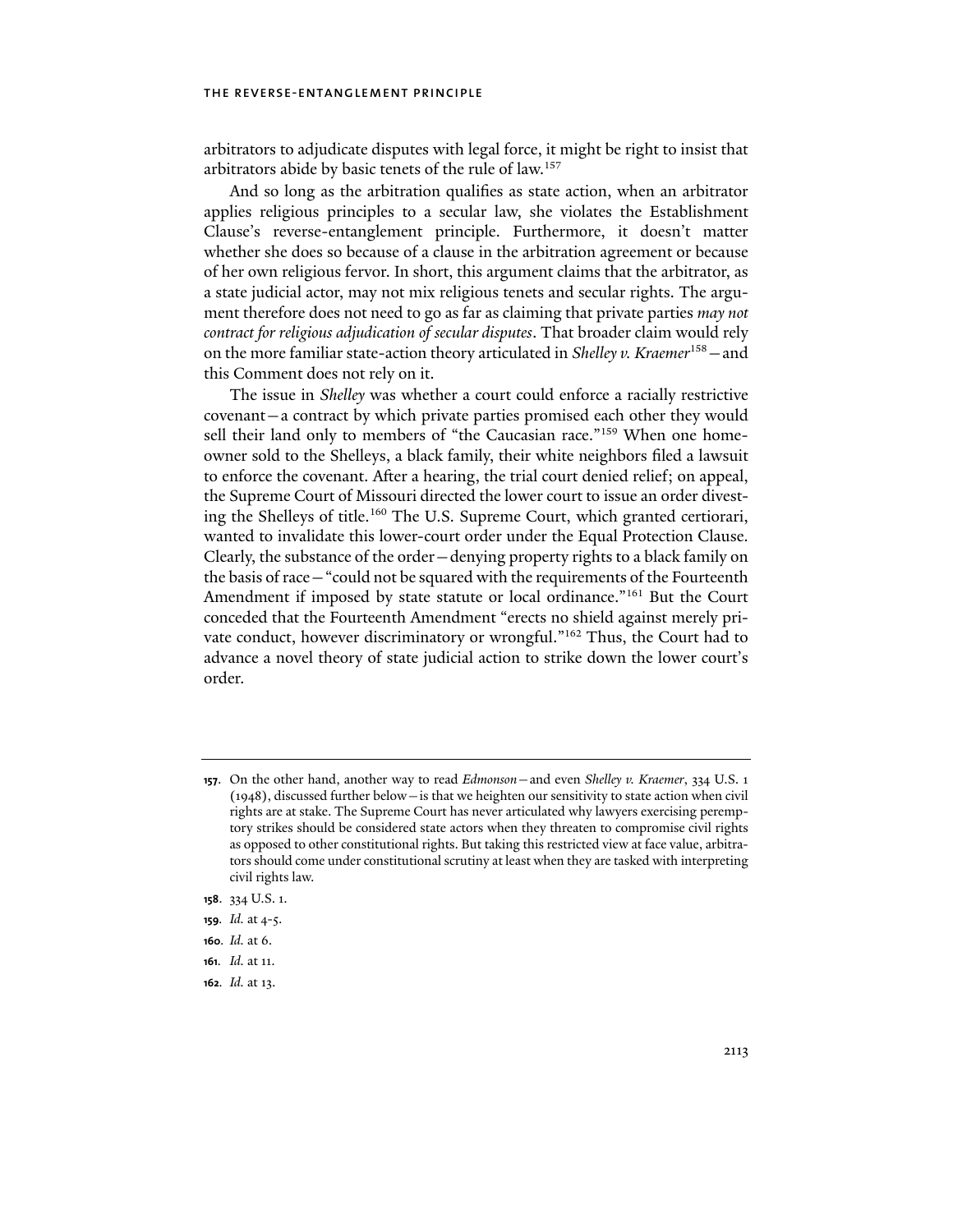Long before *Shelley*, the law had recognized that judicial action could constitute state action.<sup>163</sup> For example, the Supreme Court held in 1880 that a Virginia judge violated the Fourteenth Amendment by excluding black men from juries.164 Common misconceptions notwithstanding, *Shelley*'s innovation was not in holding that courts could violate the Constitution. Instead, *Shelley* went further by holding that private parties to a contract had to comply with the constitutional requirements as well, at least if they wanted their contract to be enforceable in court.165 Thus, *Shelley* would provide a simple avenue for imposing Establishment Clause restrictions on private religious-arbitration contracts. Under *Shelley*'s formulation, the reason parties may not contract for religious adjudication of secular rights is because such a scheme "could not be squared with [the reverse-entanglement principle] if imposed by state statute or local ordinance."<sup>166</sup>

But *Shelley*'s reasoning has not been widely adopted. A number of courts have construed *Shelley* narrowly and rarely apply it outside the context of racial discrimination and racially restrictive covenants.<sup>167</sup> The glaring shortcoming of *Shelley* is that "the decision, on its face, would require all private agreements to satisfy constitutional standards because the enforceability of the covenants almost always depends on state court action."168 For instance, if *A* hired *B* to cater a fundraising dinner on the condition that *B* not loudly criticize the governor in front of *A*'s dinner guests, the reasoning from *Shelley* might prohibit a court from enforcing that contract based on *B*'s right to free speech. For these reasons, Laurence Tribe has called *Shelley* a "peculiarly unpersuasive" doctrine.169

It is therefore important to crystallize the distinction between the *Shelley* state-action argument and the *Edmonson* state-action argument advanced by this Comment. Imagine that two parties contracted for secular arbitration, but the arbitrator, a religious zealot, applied Talmudic law sua sponte against the will of the parties. There would be no *Shelley* state-action problem here—the parties didn't contract for anything impermissible*—*but the arbitrator nevertheless could be violating the Constitution as a state actor under *Edmonson.*

**<sup>163</sup>***. Id.* at 14-16.

**<sup>164</sup>***. Id.* at 16 (citing *Ex parte* Virginia, 100 U.S. 339 (1880)).

**<sup>165</sup>***. Id.* at 19-20.

**<sup>166</sup>***. Id.* at 11.

**<sup>167</sup>**. Shelley Ross Saxer, Shelley v. Kraemer*'s Fiftieth Anniversary: "A Time for Keeping; a Time for Throwing Away"?*, 47 U. KAN. L. REV. 61, 84 (1998).

**<sup>168</sup>**. Thomas F. Guernsey, *The Mentally Retarded and Private Restrictive Covenants*, 25 WM. & MARY L. REV. 421, 443 (1984).

**<sup>169</sup>**. LAURENCE H. TRIBE, AMERICAN CONSTITUTIONAL LAW 1697 (2d ed.1988).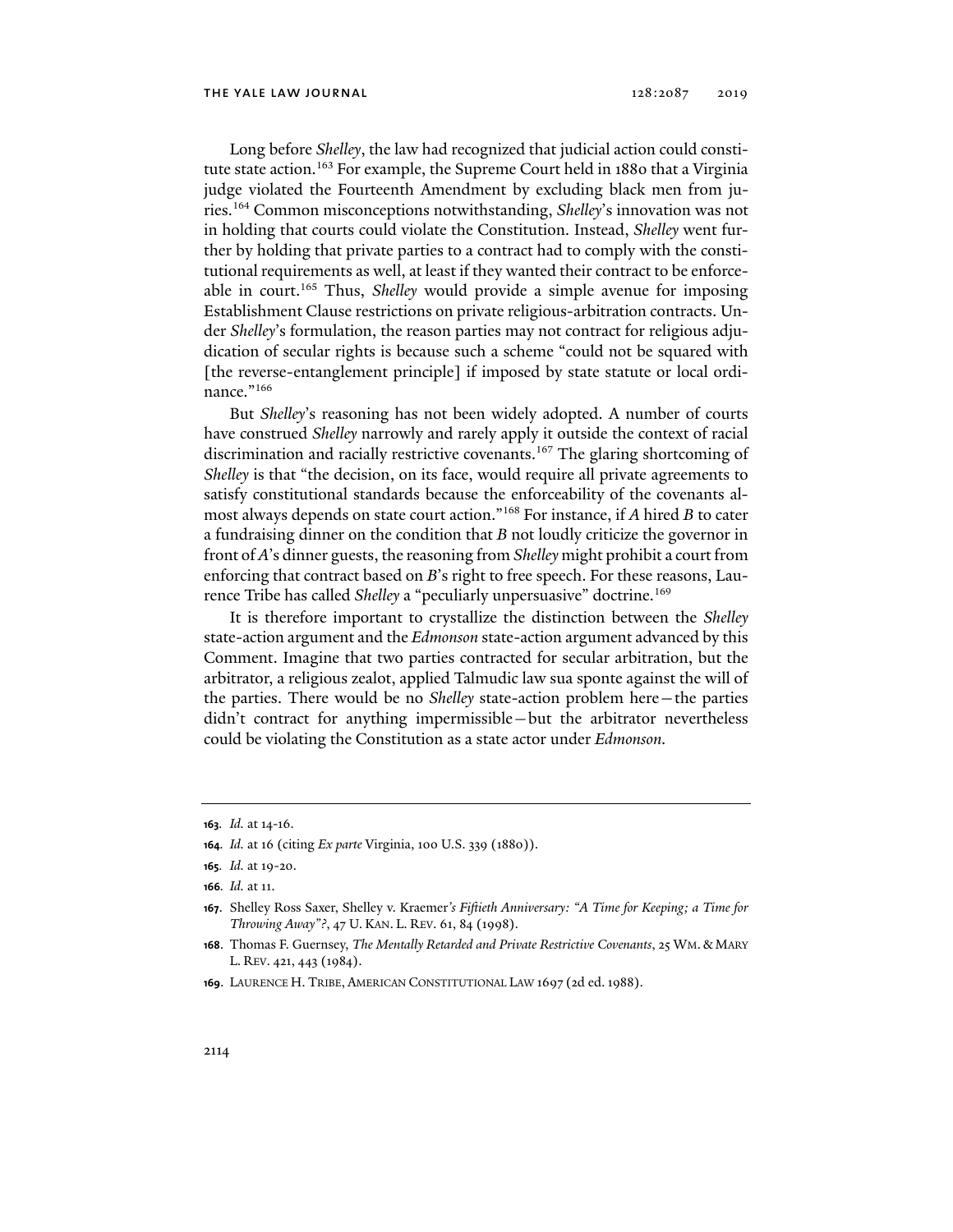Whether *Shelley* was rightly decided is ultimately beyond the scope of this Comment. The key insight is that the reverse-entanglement principle can identify constitutional violations without relying on *Shelley*. This feature makes the reverse-entanglement principle more powerful than Establishment Clause theories advanced by some other scholars. For instance, Brian Hutler has advocated for a religious "non-delegation doctrine" under which courts may not cede "core governmental power" to religious tribunals.170 Hutler's theory has less bite than the reverse-entanglement principle because he relies on *Shelley*'s argument that judicial enforcement converts an arbitration contract into "state activity . . . rightly subject to constitutional scrutiny."171 Hutler attempts to limit *Shelley*'s problematic reach by asserting that religious-arbitration agreements are "different in kind" from other contracts, but he offers no argument for why this is so.172 Thus, to a reader or court hesitant to extend *Shelley* to the arbitration context, Hutler's otherwise-promising argument fails to prove that a constitutional violation has occurred.<sup>173</sup> The reverse-entanglement principle does not need to prove that religious-arbitration agreements are a special form of contract or a bridge too far. Instead, the reverse-entanglement principle can apply to religious arbitration because arbitrators themselves are state actors.

## *D. Contrasting the Reverse-Entanglement Principle and Prior Scholarship*

While no one has previously arrived at the reverse-entanglement principle, scholars on both sides of the debate agree that religious arbitration implicates the Establishment Clause. One group of academics has focused on the more apparent entanglement concern, namely that court interference with religious tribunals threatens church autonomy. For example, Michael Helfand argues that the Establishment Clause guarantees church autonomy to conduct religious tri-

**<sup>170</sup>**. His reasoning is more pragmatic than constitutional. Hutler argues that allowing religious arbitrators to meddle in secular rights could lead to "governmental favoritism" or "discriminatory treatment" on the basis of religion, or to "coercing participation in religious institutions" by unwilling citizens. Brian Hutler, *Religious Arbitration and the Establishment Clause*, 33 OHIO ST.J. ON DISP. RESOL. 337, 350-65 (2018).

**<sup>171</sup>***. Id.* at 357.

**<sup>172</sup>***. Id.*

**<sup>173</sup>**. Perhaps more problematic is that if one accepts Hutler's *Shelley* argument, his theory that judicial enforcement converts arbitration into state action seems to generate the outcome that a court or "government agency," rather than a "board of Orthodox Rabbis," might have to resolve kosher disputes because "food and liquor regulation" is an "important government power." *Id.* at 361-62. By contrast, under the reverse-entanglement principle (or traditional entanglement principles), it might actually violate the Establishment Clause for a secular court or agency to apply secular interpretive principles to Jewish food law.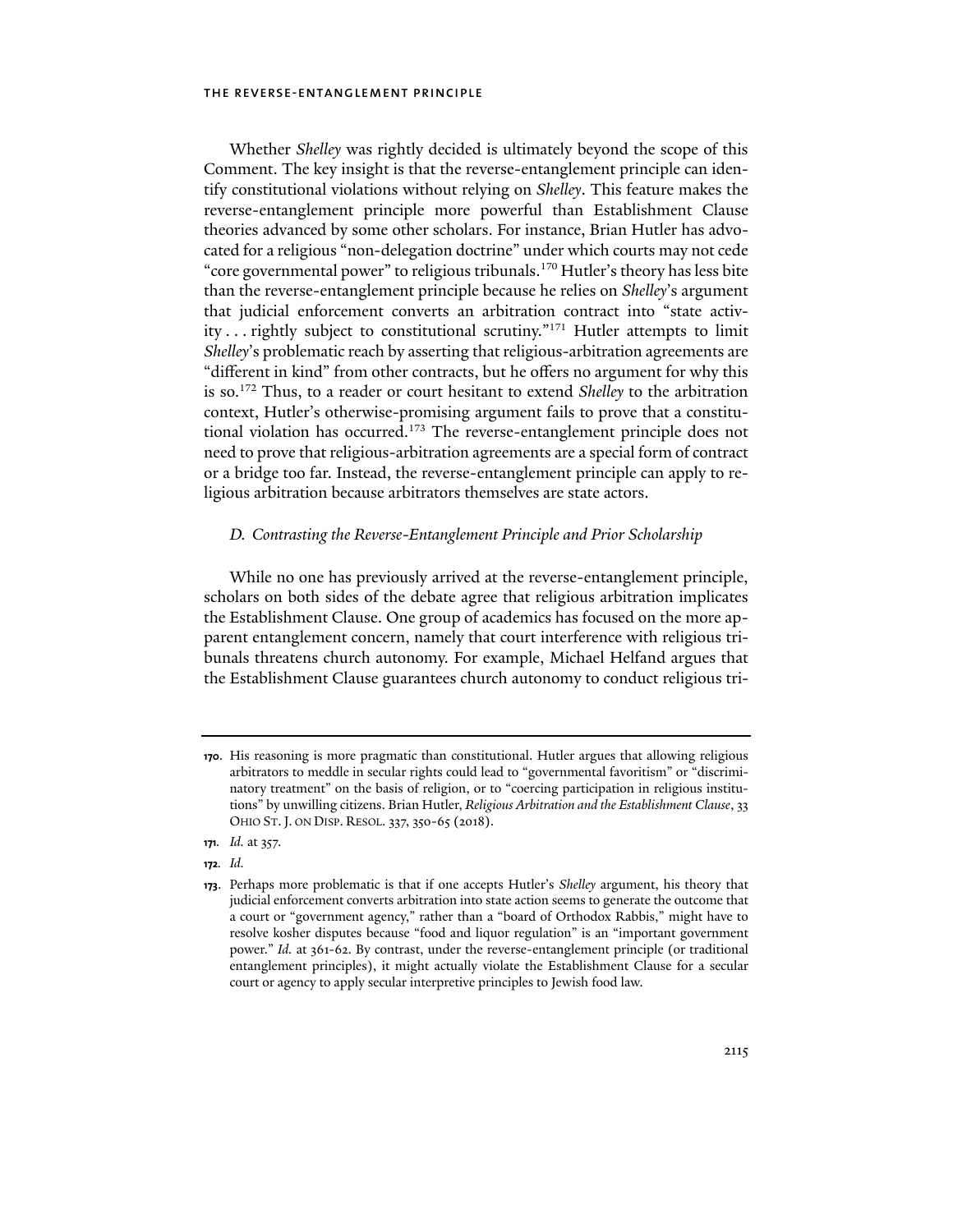bunals.174 This may explain why his article on the unconscionability of religious arbitration (discussed in Section II.C) stops short of mounting an Establishment Clause critique. Helfand appropriately recognizes that the Establishment Clause guarantees religious groups some freedom to adjudicate religious matters. He loses sight, however, of the fact that the Establishment Clause also limits this freedom by guaranteeing a competing right of the state to be free of religious influence.<sup>175</sup> In short, Helfand's focus on church autonomy is important, but it leaves the Establishment Clause analysis incomplete.

Critics of religious arbitration also make one-sided arguments. Julia McLaughlin has explored how gendered aspects of Sharia law systemically disadvantage women in Islamic divorce arbitrations. For instance, she observes that women who perform the Hajj without their husbands may forfeit their right to alimony.176 When it comes to child custody, a father has exclusive legal guardianship over his children.<sup>177</sup> Furthermore, in the arbitration itself, "procedural rules limit the wife's right to testify," and her word "is given only one-half of the weight afforded to the husband's testimony."178 Alarmed that civil courts will uphold these Sharia principles, McLaughlin makes two Establishment Clause arguments. First, she suggests that "entanglement concerns arise at the moment the issue of enforcing a [religious tribunal award] is presented to the civil court," as the court will be caught between improperly endorsing or improperly rejecting a religious decision.<sup>179</sup> Second, she argues that the Establishment Clause "prohibits the court from becoming an agent of state-sanctioned gender bias" by enforcing religious tribunal awards.<sup>180</sup> McLaughlin's verdict is that secular courts should be prohibited from ever enforcing religious arbitration.<sup>181</sup> This Comment shares her concern that religious arbitration poses a threat to secular rights. Her argument and others like it, however, come at the expense of church autonomy. That is, they go further than the reverse-entanglement principle by barring secular courts from enforcing the judgments of religious tribunals on purely religious matters.

- **176**. McLaughlin, *supra* note 74, at 404-05.
- **177***. Id.* at 405.
- **178***. Id.*
- **179***. Id.* at 436-37.
- **180***. Id.* at 444.

**<sup>174</sup>**. Michael A. Helfand, *Religion's Footnote Four: Church Autonomy as Arbitration*, 97 MINN.L.REV. 1891, 1918 (2013).

**<sup>175</sup>***. See*, *e.g.*, Helfand, *supra* note 79, at 1245 (focusing only on the Establishment Clause issue that courts reviewing a religious arbitration would be threatening *church autonomy* by "impermissibly insinuating themselves into religious disputes").

**<sup>181</sup>***. Id.* at 446 (calling for a "broad nonenforcement rule applicable to all RTAs [religious tribunal awards]").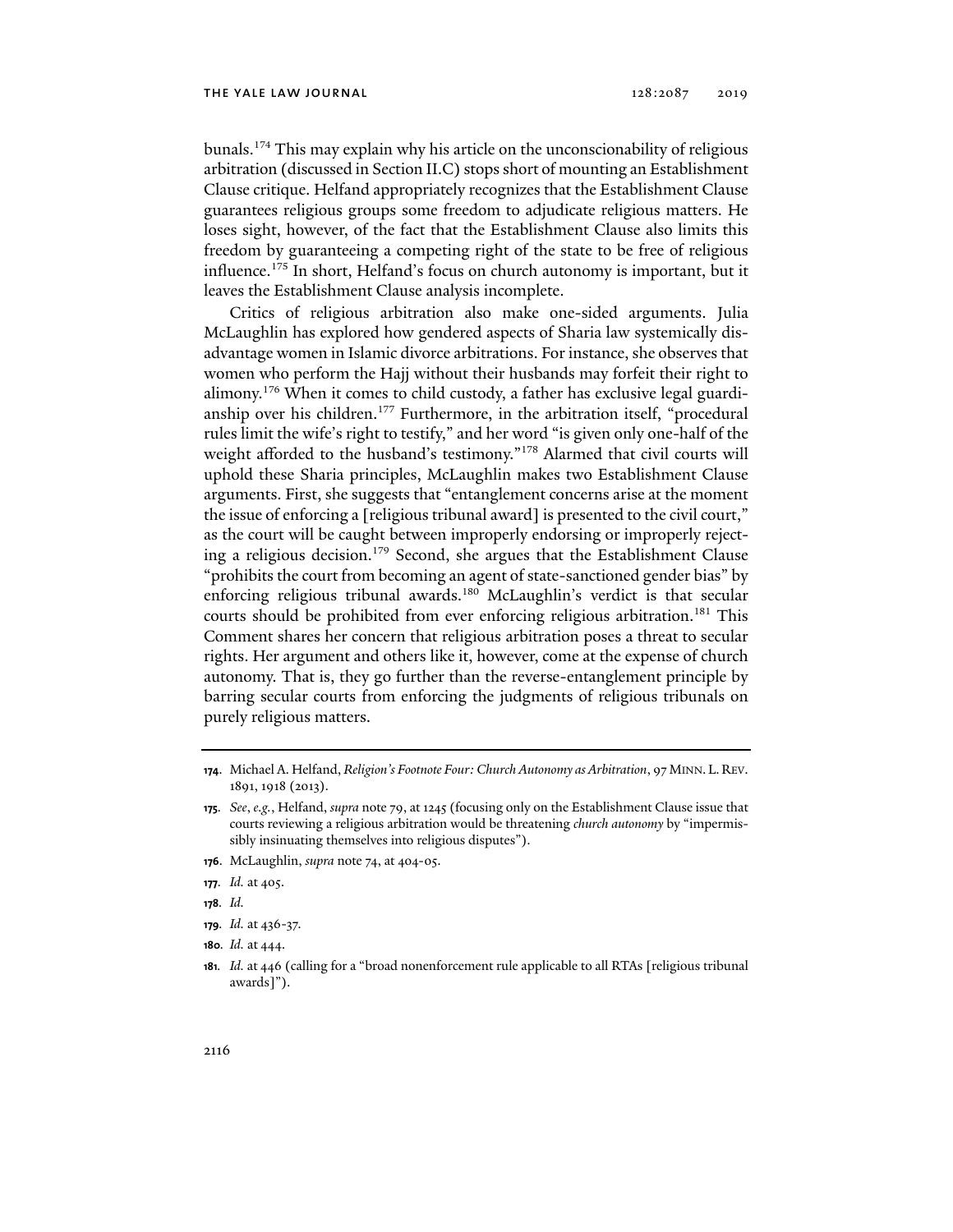Although this Comment has highlighted the dangers of religious arbitration of secular rights, the ability of religious tribunals to adjudicate *religious disputes* is a critical component of freedom of worship. As James Sonne writes of Sharia courts, "[T]hese private tribunals are likely more accessible and sensitive to corresponding matters of language or culture that might differ from the Western mainstream."182 It is possible that an Islamic tribunal could be offensive to American feminist scholars yet also vindicate a devout Muslim woman's desire to live by religious law. In this vein, Daniel Markovits adds that suspicion of religious arbitration is "a paternalistic insult to the persons whose beliefs and sentiments it disrespects as ideological."183 In other words, the choice to submit to religious arbitration can be an important act of religious autonomy. Finally, religious tribunals may help religious minorities carve out a place in society. Helfand, for instance, has advocated for a "new multiculturalism" that supports "autonomy and self-governance" by "minority groups."184

The reverse-entanglement principle respects both church and state autonomy. The principle limits the power of religious tribunals to adjudicate secular disputes, but it preserves their autonomy in two important ways. First, it targets the emerging problem of religious tribunals arbitrating federal rights without disturbing other well-settled practices more similar to those upheld in *Serbian*  and *Jones*. For instance, the reverse-entanglement principle is not implicated when courts uphold decisions of religious tribunals applying religious law. (This is the upper left quadrant of Figure 1.) Thus, a court could compel specific performance of a contract to deliver kosher meat, as defined by a Jewish beth din, without running afoul of the Establishment Clause. This is important because a more draconian, McLaughlin-style rule barring all court enforcement of religious arbitration could systemically harm religious parties. For example, a court would enforce a supplier's contractual obligation to deliver non-GMO burgers, where "GMO" was defined by the private Non-GMO Project. Yet, under the draconian rule, a court would refuse to enforce a nearly identical contractual obligation to deliver kosher burgers, where "kosher" was defined by the Beth Din of America. This result would excuse breach against religious parties only, leaving them without the recourse of court protection.

The reverse-entanglement principle also allows courts to apply secular analysis to the secular terms of a contract, even if the contract also contains religious

**<sup>182</sup>**. James A. Sonne, *Domestic Applications of Sharia and the Exercise of Ordered Liberty*, 45 SETON HALL L. REV. 717, 739 (2015).

**<sup>183</sup>**. Daniel Markovits, *Arbitration's Arbitrage: Social Solidarity at the Nexus of Adjudication and Contract*, 59 DEPAUL L. REV. 431, 474 (2010).

**<sup>184</sup>**. Helfand, *supra* note 79, at 1274.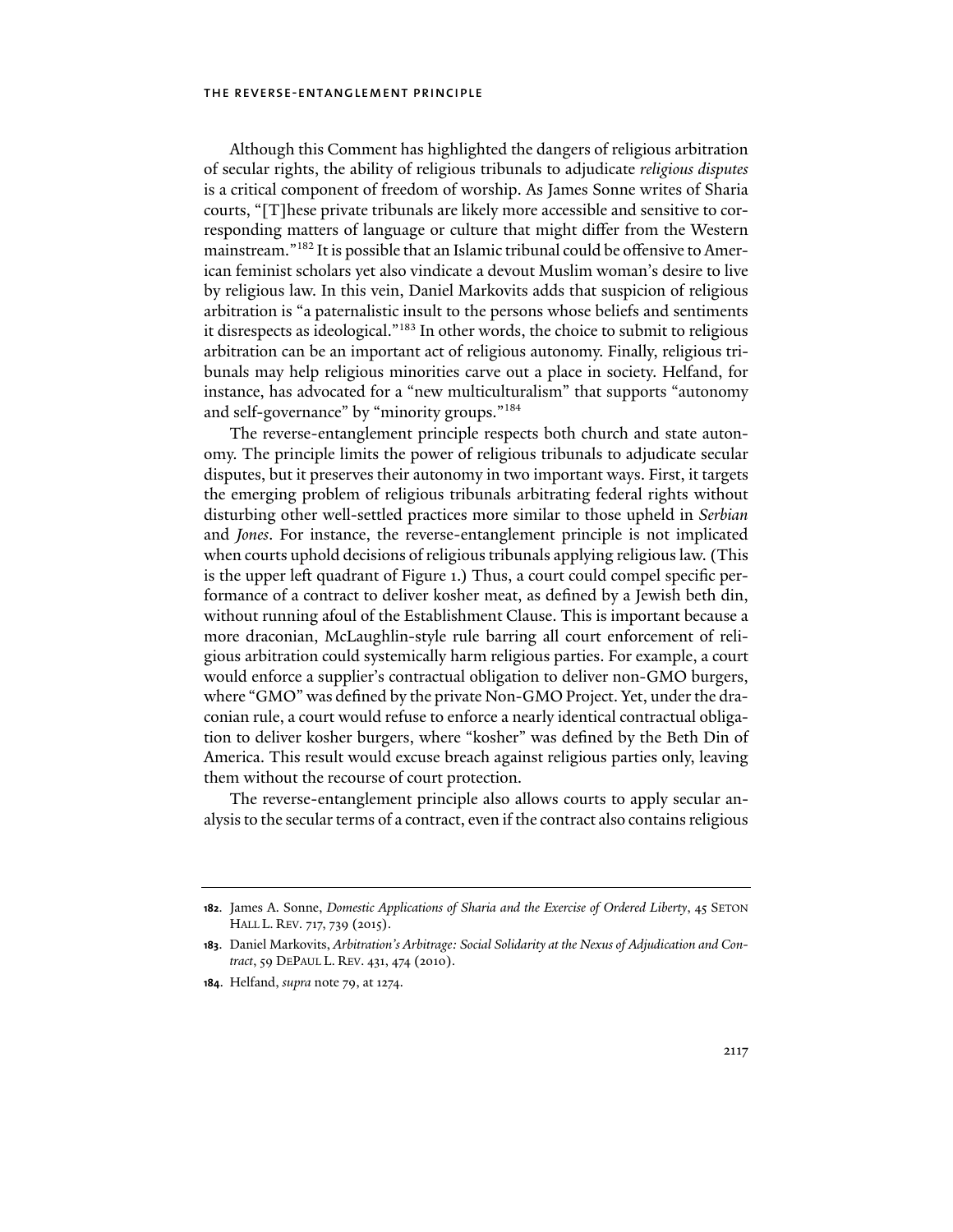terms.185 (This is the lower right quadrant of Figure 1.) Significantly, it strikes us that a *promise to participate* in religious arbitration of religious matters is one such secular term. A court can determine if someone agreed to show up to a religious tribunal using the same tools of contractual interpretation that it would use to determine if someone agreed to show up to paint a house. The reverseentanglement principle thus permits courts to thwart a party's bad-faith attempts to breach a contract to participate in religious arbitration of religious law. For example, in many Jewish prenuptial agreements, the husband and wife contract to arbitrate divorce proceedings before a beth din. This is critical because a woman whose husband refuses to grant a divorce in a beth din is classified as *agunah*, or "chained to her husband"; she is in a "dead marriage but nonetheless cannot remarry" (although her ex-husband, meanwhile, can remarry due to a Talmudic loophole allowing men to have multiple wives).186 An *agunah* who remarries without a valid Jewish divorce, as well as any children she may then bear, will be shunned in the Jewish community.<sup>187</sup> Under the reverse-entanglement principle, a court can compel a vindictive husband to go before the beth din by enforcing the contract like any other prenuptial agreement.<sup>188</sup>

Second, the reverse-entanglement principle does not affect dispute resolution wholly internal to religious communities. Religious-dispute resolution has its virtues, such as honoring deeply held values and beliefs. Some Orthodox Jews believe the Torah prohibits pursuing legal claims in civil court, and studies have found "an increasing feeling among American Muslims of 'individual obligation'

- **185**. This Comment does not offer a definition or theory of what makes some disputes "secular" as opposed to "religious." As the Court seemed to do in *Jones*, we simply maintain that such a distinction can be drawn, and that such a distinction is meaningful in the Establishment Clause context. *See* Jones v. Wolf, 443 U.S. 595, 603 (1979) (suggesting that "reversionary clauses and trust provisions" contained in church documents lend themselves to secular interpretation). Of course, some contractual disputes will be difficult to categorize as secular or religious. In those cases, the reverse-entanglement principle's verdict turns on how one first characterizes a particular dispute. To give one example of what we see as a hard case, imagine that a Sharia tribunal awarded a woman zero alimony because she performed the Hajj without her husband. On one hand, alimony is traditionally the province of state law, and this looks like an impermissible reverse entanglement of religious principles and secular law. On the other hand, Sharia law contains its own substantive rules about alimony, so this could also be an example of a religious tribunal permissibly interpreting religious doctrine.
- **186***. Get Refusal Basics*, GET YOUR GET, http://www.getyourget.com/get-refusal-basics/#whatis [https://perma.cc/BK6Z-VBFL].
- **187***. Id.*

**<sup>188</sup>**. Whether compelling the reluctant husband to go before a beth din would violate the Free Exercise Clause, as opposed to the Establishment Clause, is a separate question that this Comment does not address. For one example of this argument, see Dasteel, *supra* note 115.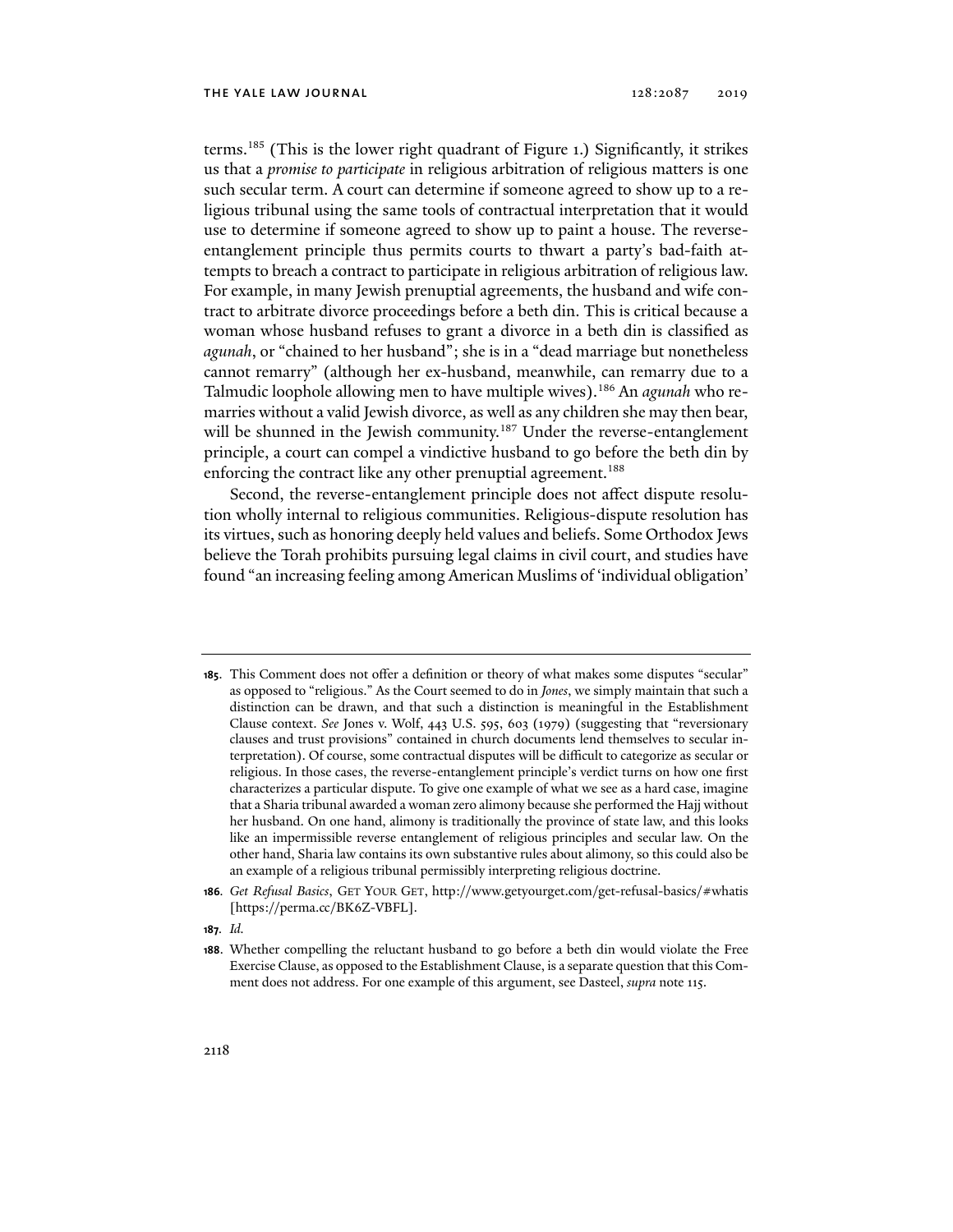to 'restor[e] Islamic values through creating an Islamic mediation model.'"189 While courts and law enforcement should not compel or enforce religious adjudication of secular rights, communities are free to use other methods—including social pressure or even excommunication—to promote religious adjudication among their members.

Finally, relying on the reverse-entanglement principle has one more benefit for litigants: structural provisions of the Constitution cannot be waived. A proponent of arbitration might argue that freely contracting parties waive any protections arbitration would compromise. This counterargument could be compelling if religious arbitration only implicated individual rights. Even Dasteel limits his constitutional critique to contracts of adhesion, conceding that "voluntarily" contracting for religious arbitration is "entirely consistent with the free exercise of religion."<sup>190</sup> However, the Establishment Clause creates not just an individual right, but a limitation on the role of government.<sup>191</sup> Like the separation of powers, the separation of church and state is "not subject to waiver or alienation by any individual."192 Indeed, *Serbian* treats entanglement as a bar to subject-matter jurisdiction, reinforcing the idea that the Establishment Clause creates nonwaivable structural constraints.<sup>193</sup> A reverse-entanglement claim could help litigants otherwise held to have consented to religious arbitration.

- **190**. Dasteel, *supra* note 115, at 46.
- **191***. See, e.g.*, Esbeck, *supra* note 117, at 4.
- **192***. See* Laurence H. Tribe, *The Abortion Funding Conundrum: Inalienable Rights, Affirmative Duties, and the Dilemma of Dependence*, 99 HARV. L. REV. 330, 333 n.14 (1985).
- **193***. See* Frederick Mark Gedicks, *Incorporation of the Establishment Clause Against the States: A Logical, Textual, and Historical Account*, 88 IND. L.J. 669, 699 n.175 (2013). *Hosanna-Tabor Evangelical Lutheran Church & School v. EEOC*, 565 U.S. 171 (2012), doesn't contradict this. In that case, the Court held the Establishment Clause's "ministerial exception" (under which Title VII's provisions, among other laws, do not apply to ministers) did not pose a jurisdictional bar to courts. *Id*. at 196. But the ministerial exception is about Congress regulating churches, not court-church entanglement. The Supreme Court recently denied a petition for certiorari on whether the religious-autonomy doctrine, i.e., the prohibition on secular courts adjudicating matters of faith and doctrine, is jurisdictional or merely an affirmative defense. *See* Doe v. First Presbyterian Church U.S.A. of Tulsa, 421 P.3d 284 (Okla. 2017), *cert. denied*, No. 18-500, 2019 WL 271966 (mem.) (U.S. Jan. 22, 2019). It strikes us that, under the best reading of *Serbian*, the doctrine is best understood as jurisdictional.

**<sup>189</sup>**. Helfand, *supra* note 79, at 1248, 1251 (quoting Asifa Quraishi & Najeeba Syeed-Miller, *No Altars: A Survey of Islamic Family Law in the United States*, *in* WOMEN'S RIGHTS &ISLAMIC FAMILY LAW 177, 216 (Lynn Welchman ed., 2004)).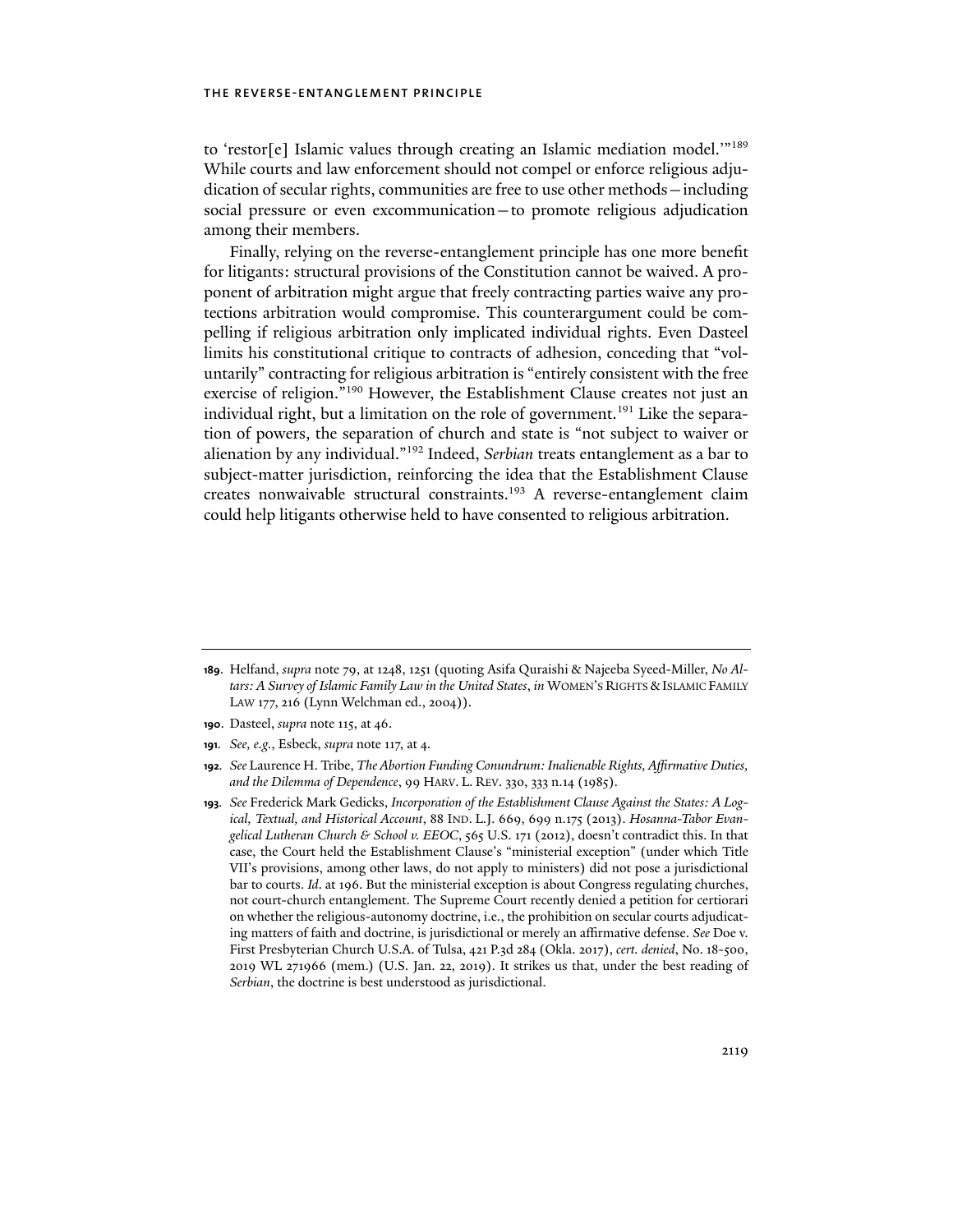## **conclusion**

Today, the doctrines of civil rights arbitration and religious arbitration collide in a way that severely threatens parties who have suffered discrimination. Religious arbitration of civil rights is incompatible with the Supreme Court's vision of neutral arbitration. And when a court puts state power behind a tribunal applying religious principles to secular law, it creates an unconstitutional entanglement of church and state. There are strong arguments that every American with a discrimination claim is entitled to a day in court. At the very least, the Establishment Clause protects these citizens from religious adjudication of their basic civil rights.

The problem of religious arbitration of secular rights raises a question at the heart of the Establishment Clause: *why* is it so important to protect the lawmaking process from religious influence? Early statesmen and jurists suggest an answer. James Madison once wrote that "[r]eligion or the duty which we owe to our Creator and the Manner of discharging it, can be directed only by reason and conviction, not by force or violence."194 This has the ring of a jurisdictional argument; religion is a realm outside the authority of government, so the state has no power to dictate an individual's beliefs. If a law foists religion on a citizen, the citizen has a trump card: the law is illegitimate, and he does not have to obey it. Thus, the only way to protect the legitimacy of the law—to make law enforceable against all citizens—is to keep religion out of it. Citizens may rebel against stateimposed religion, but they have no analogous right to spurn secular laws. As the Supreme Court has stated, "To permit this would be to make the professed doctrines of religious belief superior to the law of the land, and in effect to permit every citizen to become a law unto himself. Government could exist only in name under such circumstances."<sup>195</sup> This, ultimately, is why church-state entanglement has constitutional stakes. Religious laws have no force in the public sphere, and a government wielding these laws has no power over its citizens.

## SOPHIA CHUA-RUBENFELD & FRANK J. COSTA, JR.\*

\*

**<sup>194</sup>**. Everson v. Bd. of Educ., 330 U.S. 1, 64 (1947) (quoting 2 JAMES MADISON, *Memorial and Remonstrance Against Religious Assessments*, *in* WRITINGS OF JAMES MADISON 183, 184 (Gaillard Hunt ed., 1901)).

**<sup>195</sup>**. Reynolds v. United States, 98 U.S. 145, 167 (1879).

Sophia Chua-Rubenfeld, Yale Law School, J.D. 2018. Frank J. Costa, Jr., Yale Law School, J.D., expected 2020; Harvard Business School, M.B.A., expected 2020. We thank Professor Owen Fiss for his thoughtful and generous guidance. We also thank Professors Bill Eskridge and Kevin Schwartz for highlighting the topic of religious arbitration in their spring 2018